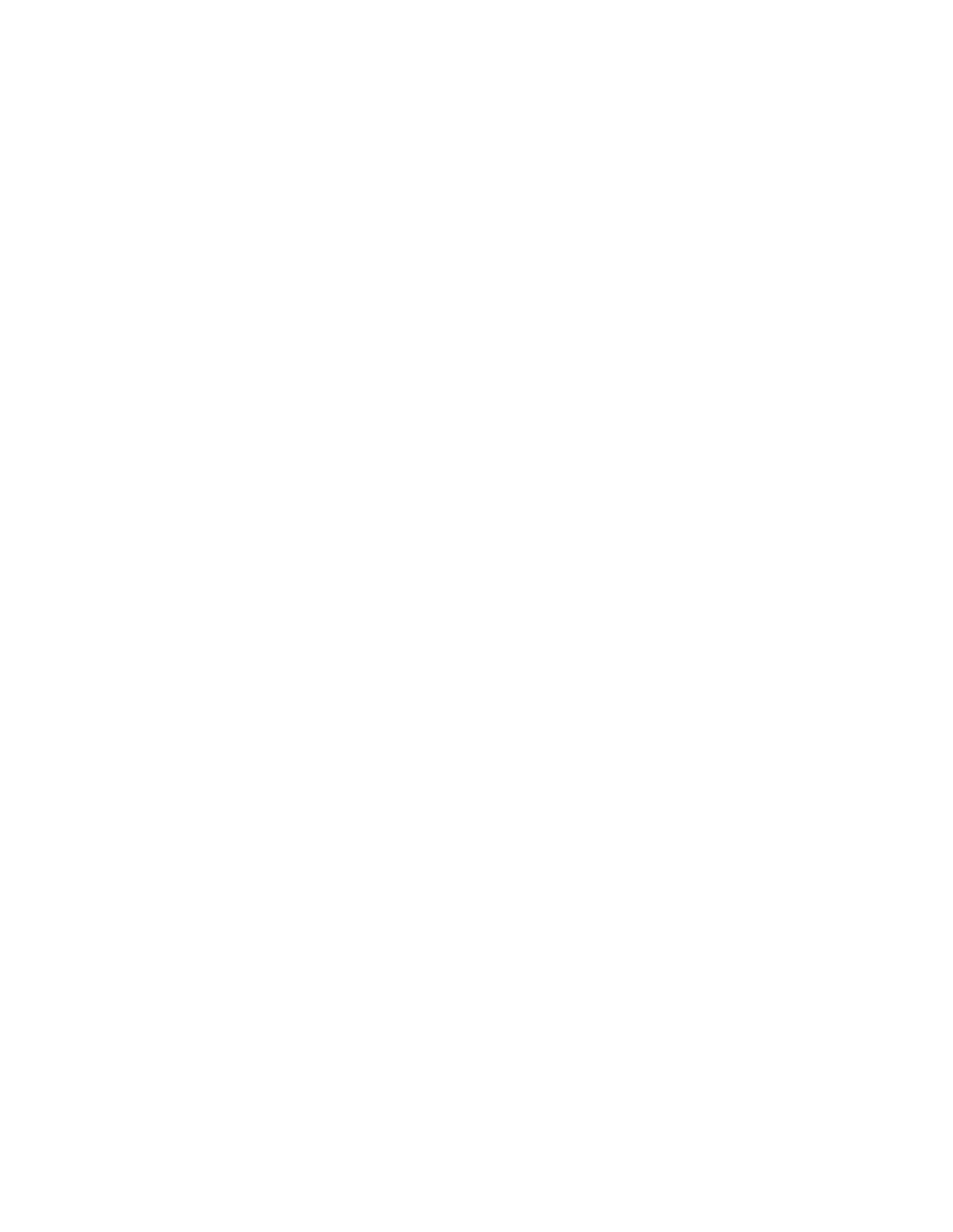## Residual type a posteriori error estimates for upwinding finite volume approximations of elliptic boundary value problems

Lutz Angermann<sup>∗</sup>

Abstract: This article describes the extension of recent methods for a posteriori error control such as dual-weighted residual methods to node-centered finite volume discretizations of second order elliptic boundary value problems with upwinding.

Keywords: Finite volume methods, a posteriori error control, DWR method 2010 Mathematics Subject Classification: 65 N 08, 65 N 15, 65 N 30, 65 N 50

#### 1 Introduction

In this paper, we give a short overview on recent a *posteriori* error estimates for node-centered finite volume discretizations of second-order elliptic PDEs in  $d \in \{2,3\}$  independent variables.

Since finite volume methods do not possess, in general, the so-called Galerkinorthogonality property, special attention is paid to the treatment of the resulting defect term. It is shown that the extension of both the classical residual a posteriori error estimates as well as the more recent dual-weighted a posteriori error estimates to finite volume discretizations is possible in a reasonable way. We consider mainly Voronoi and Donald finite volume partitions on simplicial primary partitions of the domain, however the ideas can be extendend to more general primary partitions, in particular quadrilateral or hexahedral partitions (cf., e.g., [Ang06, Sect. 4.2]).

We consider the following boundary value problem:

$$
\begin{cases}\n-\nabla \cdot (A\nabla u) + b \cdot \nabla u + cu & = f \quad \text{in } \Omega \\
u & = 0 \quad \text{on } \Gamma\n\end{cases}
$$
\n(1)

where  $\Omega \subset \mathbb{R}^d$  is a bounded polygonal or hexahedral domain with a Lipschitzian boundary Γ. The coefficients in (1) are assumed to satisfy the following conditions:

(A1.1) 
$$
A \in W^1_{\infty}(\Omega), b = (b_1, \dots, b_d)^\top \in [W^1_{\infty}(\Omega)]^d, c \in W^1_{\infty}(\Omega),
$$
  
 $f \in W^1_q(\Omega)$  with some  $q > d$ ,

<sup>∗</sup>Technische Universit¨at Clausthal, Institut f¨ur Mathematik, Erzstr. 1, D–38678 Clausthal-Zellerfeld, Federal Republic of Germany, e-mail: lutz.angermann@tu-clausthal.de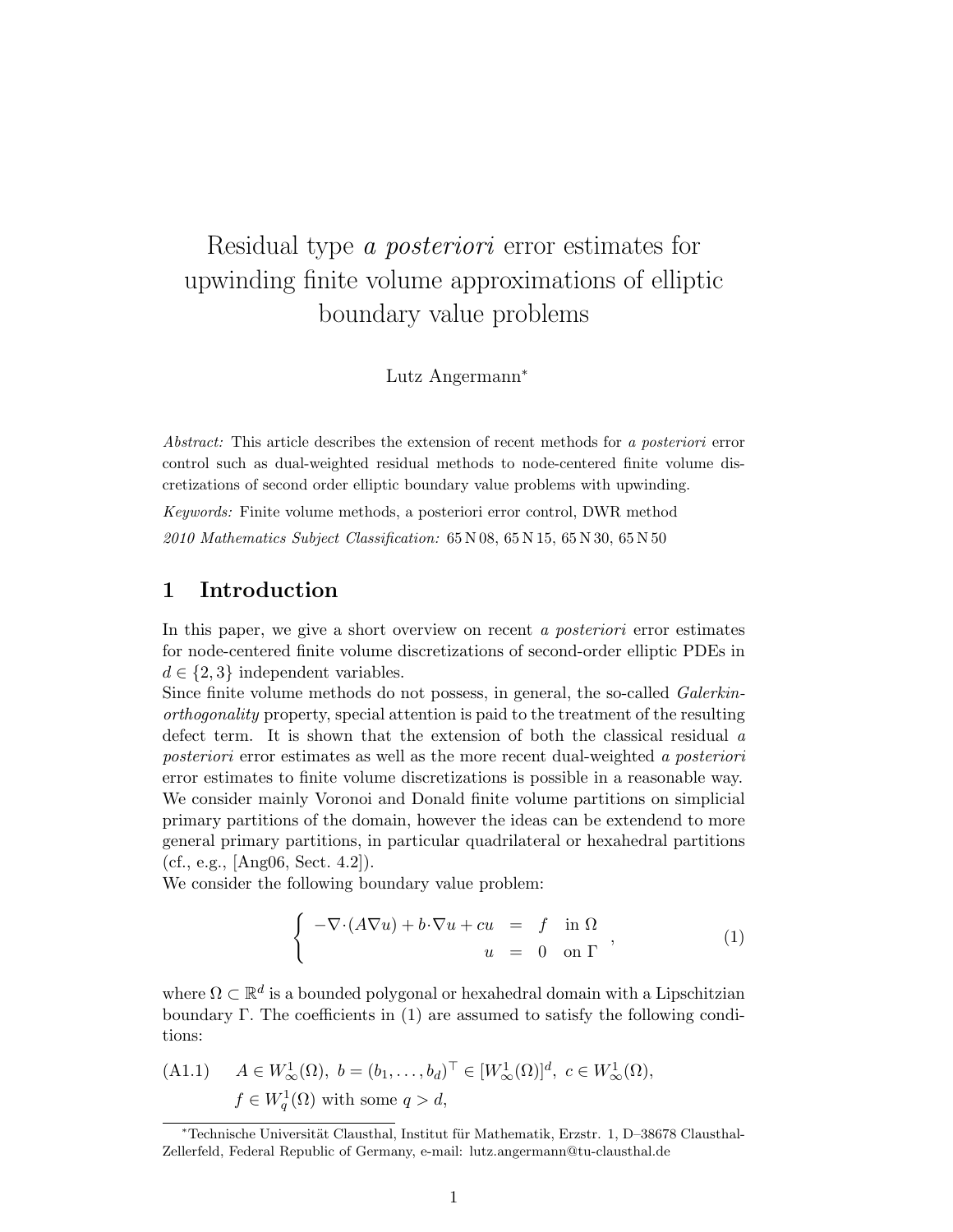(A1.2)  $A \ge a_0 > 0$  on  $\Omega$ , where  $a_0$  does not depend on  $x \in \Omega$ ,

 $(A1.3)$ 1  $\frac{1}{2}\nabla \cdot b \ge a_1 > 0$  on  $\Omega$ , where  $a_1$  does not depend on  $x \in \Omega$ .

Using the notations  $(w, v \in H^1(\Omega))$ 

$$
(w, v) := \int_{\Omega} wv \, dx,
$$
  
\n
$$
(\nabla w, \nabla v) := \int_{\Omega} \nabla w \cdot \nabla v \, dx,
$$
  
\n
$$
b(w, v) := \frac{1}{2} [(b \cdot \nabla w, v) - (w, b \cdot \nabla v)],
$$
\n
$$
(2)
$$

$$
d(w, v) := (cw, v) - \frac{1}{2} ((\nabla \cdot b) w, v),
$$
  
\n
$$
a(w, v) := (A \nabla w, \nabla v) + b(w, v) + d(w, v),
$$
\n(3)

the variational formulation of the problem (1) in the space  $V := H_0^1(\Omega)$  reads as follows:

Find  $u \in V$  such that

$$
\forall v \in V: \quad a(u, v) = (f, v). \tag{4}
$$

Under the above assumptions, the bilinear form  $a$  is continuous and coercive on  $V \times V$ , thus a unique solution  $u \in V$  of problem (4) exists.

#### 2 The finite volume scheme

#### 2.1 The case of Voronoi diagrams

Let us consider a family of Voronoi diagrams such that their straight-line duals are Delaunay triangulations of  $\Omega$  consisting of self-centered simplices. Here a simplex  $T$  is called *self-centered* if its circumcentre lies in the interior of  $T$  or on the boundary  $\partial T$ .

Denote by  $\overline{\Lambda}$  the index set of all vertices  $x_i$  of a particular triangulation  $\mathcal T$  and by  $\Lambda$  the index set of all inner vertices. In more detail, let

$$
\Omega_i := \Omega_i^V := \{x \in \Omega : ||x - x_i|| < ||x - x_i|| \,\forall j \in \overline{\Lambda} \setminus \{i\}\}, i \in \overline{\Lambda},
$$
\nwhere  $|| \cdot ||$  denotes the Euclidean norm in  $\mathbb{R}^d$ ,  
\n $m_i := \text{meas}_d(\Omega_i)$ ,  
\nwhere  $\text{meas}_d(\cdot)$  denotes the *d*-dimensional volume,  
\n $\Gamma_{ij} := \partial \Omega_i \cap \partial \Omega_j, \Gamma_{ij}^T := \Gamma_{ij} \cap T, i \in \Lambda, j \in \overline{\Lambda} \setminus \{i\}, T \in T,$   
\n $m_{ij} := \text{meas}_{d-1}(\Gamma_{ij}), m_{ij}^T := \text{meas}_{d-1}(\Gamma_{ij}^T),$   
\n $d_{ij} := ||x_i - x_j||,$   
\n $\Lambda_i := \{j \in \overline{\Lambda} \setminus \{i\} : m_{ij} \neq 0\},$   
\n $\Lambda_T := \{i \in \overline{\Lambda} : x_i \in \partial T\},$   
\n $h := \text{max } h_T, \text{ where } h_T := \text{diam } T.$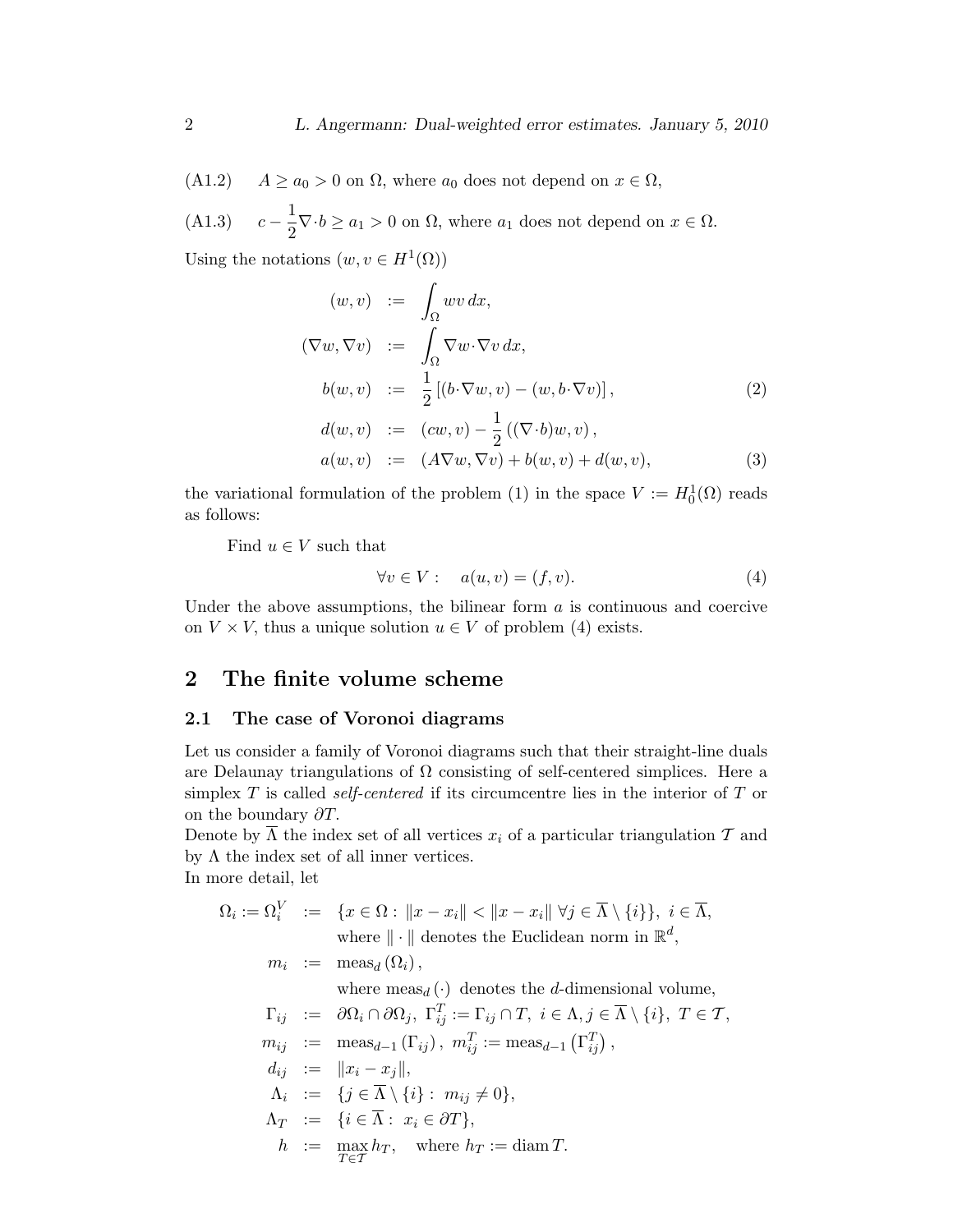

Figure 1: Configuration for the Voronoi-type discretization  $(d = 2)$ 

The finite volume solution will be interpolated in the discrete space

$$
V_T := \{ v \in V : (\forall T \in \mathcal{T} : v|_T \in \mathcal{P}_1(T)) \},
$$

where  $\mathcal{P}_1(T)$  is the set of all first degree polynomials on T. We introduce a so called lumping operator

$$
L_{\mathcal{T}}: C(\overline{\Omega}) \to L_{\infty}(\Omega)
$$
 acting as  $L_{\mathcal{T}}v := \sum_{i \in \overline{\Lambda}} v(x_i) \chi_{\Omega_i}$ ,

where  $\chi_G$  denotes the indicator function of a set  $G \subset \mathbb{R}^d$ .

Due to stability reasons, especially for the case of dominating convection, the class of finite volume methods under consideration is characterized by an additional stabilization technique called upwinding. For that purpose we use a weighting function  $r : \mathbb{R} \to [0, 1]$ , for instance

$$
r(z) := 1 - \frac{1}{z} \left( 1 - \frac{z}{e^z - 1} \right),\tag{5}
$$

with the particular values  $r_{ij} := r\left(\frac{\gamma_{ij}d_{ij}}{\mu}\right)$  $\mu_{ij}$ , where

$$
A|_{\Gamma_{ij}} \approx \mu_{ij} = \text{const} > 0, \quad \nu_{ij} \cdot b|_{\Gamma ij} \approx \gamma_{ij} = \text{const}.
$$

Precise assumptions w.r.t. the approximations  $\gamma_{ij}, \mu_{ij}$  will be given later in Section 3. Furthermore, given a weighting function r, let  $K: \mathbb{R} \to [0, \infty)$  be defined by  $K(z) := 1 - [1 - r(z)]z$ . In case of the weighting function (5), K is the Bernoulli function:  $K(z) = z/(e^z - 1)$ .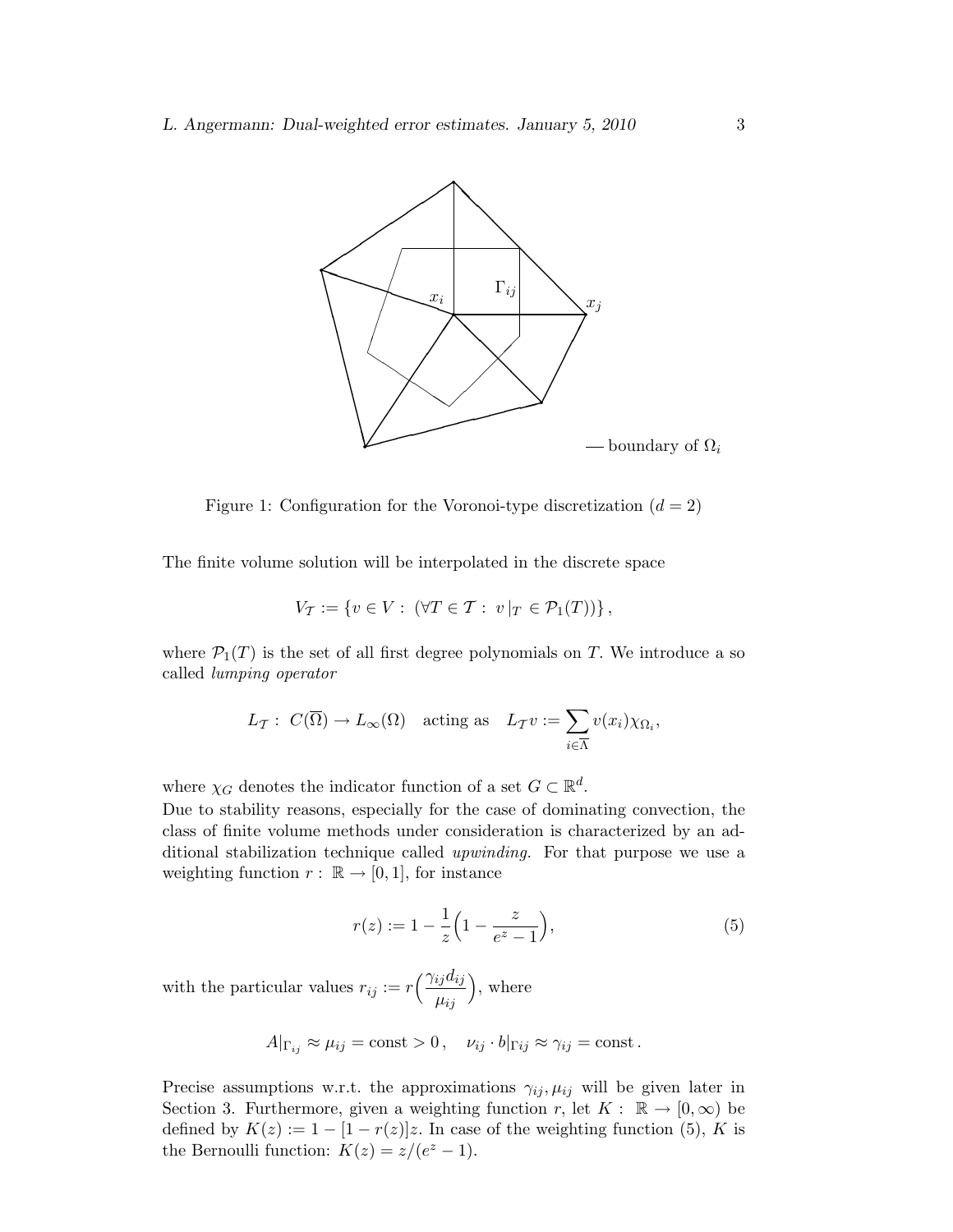The discrete problem is formulated as follows:

Find  $u_{\mathcal{T}} \in V_{\mathcal{T}}$  such that

$$
\forall v \tau \in V \tau : a_{\mathcal{T}}(u_{\mathcal{T}}, v_{\mathcal{T}}) = (f, v_{\mathcal{T}})_{\mathcal{T}}, \tag{6}
$$

where

$$
a_{\mathcal{T}}(w_{\mathcal{T}}, v_{\mathcal{T}}) := \sum_{i \in \Lambda} v_{\mathcal{T}i} \left\{ \sum_{j \in \Lambda_i} \frac{\mu_{ij}}{d_{ij}} K\left(\frac{\gamma_{ij} d_{ij}}{\mu_{ij}}\right) (w_{\mathcal{T}i} - w_{\mathcal{T}j}) m_{ij} + c_i w_{\mathcal{T}i} m_i \right\},
$$
  

$$
(f, v_{\mathcal{T}})_{\mathcal{T}} := \sum_{i \in \Lambda} f_i v_{\mathcal{T}i} m_i \text{ and } c_i := c(x_i), \ f_i := f(x_i).
$$

Moreover, we introduce the following norms and seminorms, resp., on  $V<sub>T</sub>$ :

$$
||v_T||_T := \sqrt{(v_T, v_T)_T} = ||L_T v_T||_{0,2,\Omega},
$$
  

$$
|v_T|_V := \left\{ \sum_{i \in \Lambda} v_{Ti} \sum_{j \in \Lambda_i} (v_{Ti} - v_{Ti}) \frac{m_{ij}}{d_{ij}} \right\}^{1/2},
$$
 (7)

$$
||v_T||_V := { (|v_T|_V^2 + ||v_T||_T^2 )^{1/2} .
$$
 (8)

For the sake of consistency in the notations, we also use the following abbreviations of wellknown seminorms/norms in the Sobolev space  $H^1(\Omega)$ :

$$
|v_{\mathcal{T}}|_{D} := |v_{\mathcal{T}}|_{1,2,\Omega}, \quad ||v_{\mathcal{T}}||_{D} := ||v_{\mathcal{T}}||_{1,2,\Omega}.
$$
\n(9)

The scheme  $(6)$  with the weighting function  $(5)$  is often called *exponentially* upwinded, and it can be regarded as a generalization of the Il'in-Allen-Southwell scheme, cf. [Il'69]. It can be defined for other control functions  $r : \mathbb{R} \to [0,1],$ too. However, we have to assume that all of these control functions satisfy the following properties:

- (P1)  $r(z)$  is monotone for all  $z \in \mathbb{R}$ ,
- (P2)  $\lim_{z \to -\infty} r(z) = 0$ ,  $\lim_{z \to \infty} r(z) = 1$ ,
- (P3)  $1 + zr(z) \ge 0$  for all  $z \in \mathbb{R}$ ,
- (P4)  $[1 r(z) r(-z)]z = 0$  for all  $z \in \mathbb{R}$ ,
- $(\text{P5}) \quad \left[ r(z) \frac{1}{2} \right]$ 2  $z \geq 0$  for all  $z \in \mathbb{R}$ ,
- (P6)  $zr(z)$  is Lipschitz-continuous for all  $z \in \mathbb{R}$ .

We get from (P4) the relation

$$
1 + zr(z) = K(-z). \tag{10}
$$

Replacing in (10) the argument z by  $-z$ , (P3) immediately implies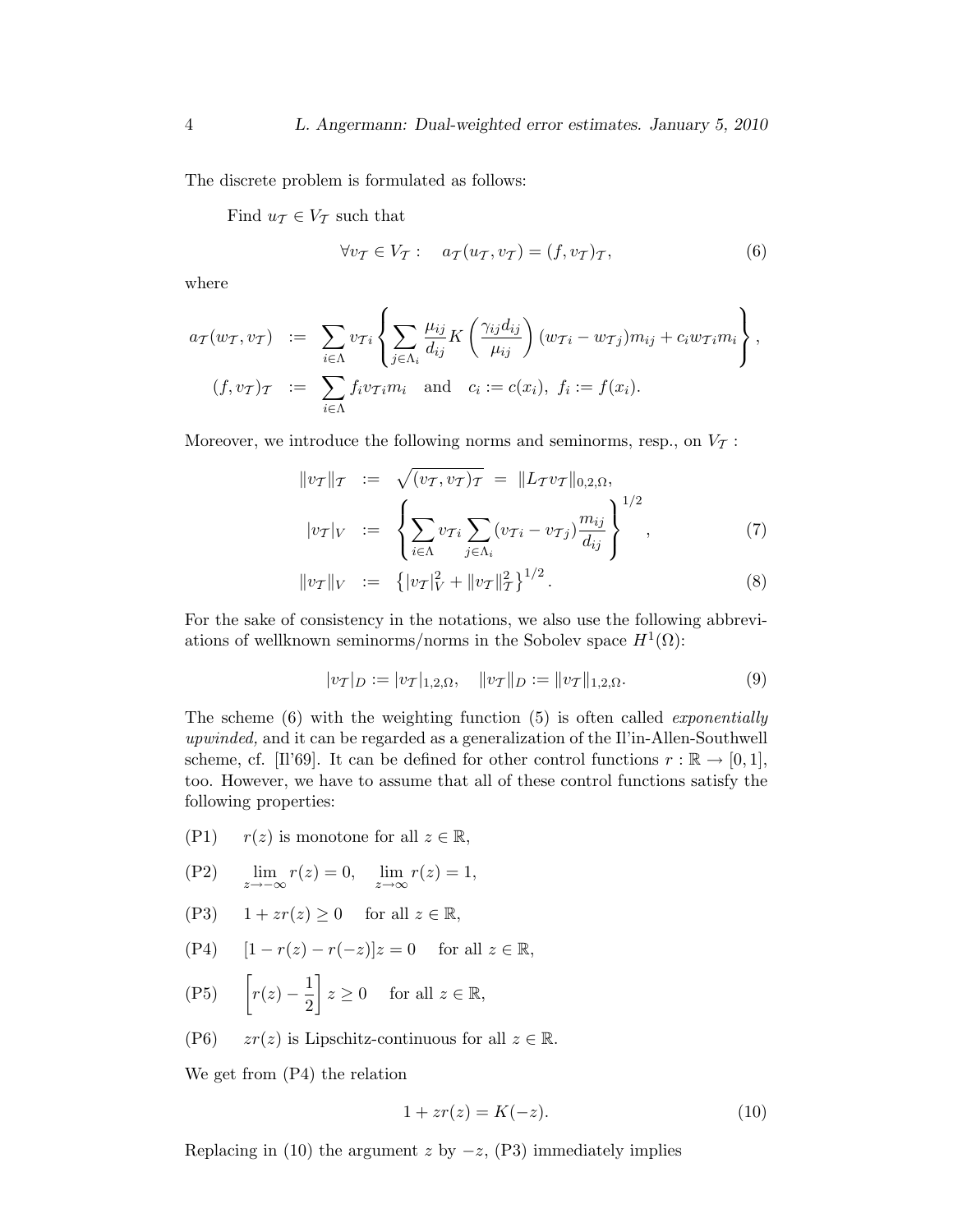(P7)  $K(z) \geq 0$  for all  $z \in \mathbb{R}$ .

EXAMPLE 1 The function

$$
r(z) = \frac{1}{2} [sign z + 1],
$$

due to [BT81], has been investigated in [Ris86], [Ris90]. This scheme is called fully upwinded.

EXAMPLE 2 The choice of the function

$$
r(z) = \frac{1}{2} \left[ \frac{z}{2 + |z|} + 1 \right]
$$

goes back to Samarskij [Sam65].

In the sequel, if there is no special reference, we assume that the scheme under consideration is defined for a general function  $r$  that possesses the properties (P1) to (P6).

Finally we mention two equivalent representations of the bilinear form  $a<sub>T</sub>$ . First we remember that the leading coefficient  $\frac{\mu_{ij}}{l}$  $\frac{\mu_{ij}}{d_{ij}} K\left(\frac{\gamma_{ij} d_{ij}}{\mu_{ij}}\right)$  in  $a_{\mathcal{T}}$  can be written, by the definition of  $K$ , in the following manner:

$$
\frac{\mu_{ij}}{d_{ij}}K\left(\frac{\gamma_{ij}d_{ij}}{\mu_{ij}}\right) = \frac{\mu_{ij}}{d_{ij}}\left\{1 - \frac{\gamma_{ij}d_{ij}}{\mu_{ij}}\left[1 - r\left(\frac{\gamma_{ij}d_{ij}}{\mu_{ij}}\right)\right]\right\} = \frac{\mu_{ij}}{d_{ij}} - (1 - r_{ij})\,\gamma_{ij}.
$$

Hence we get the representation

$$
= \sum_{i \in \Lambda} a_{\mathcal{T}}(w_{\mathcal{T}}, v_{\mathcal{T}})
$$
  
= 
$$
\sum_{i \in \Lambda} v_{\mathcal{T}i} \Big\{ \sum_{j \in \Lambda_i} \Big\{ \mu_{ij} (w_{\mathcal{T}i} - w_{\mathcal{T}j}) \frac{m_{ij}}{d_{ij}} - (1 - r_{ij}) (w_{\mathcal{T}i} - w_{\mathcal{T}j}) \gamma_{ij} m_{ij} \Big\} + c_i w_{\mathcal{T}i} m_i \Big\}.
$$
 (11)

Furthermore, introducing the notations

$$
a_T^0(w_T, v_T) := \sum_{i \in \Lambda} v_{Ti} \sum_{j \in \Lambda_i} \mu_{ij} (w_{Ti} - w_{Tj}) \frac{m_{ij}}{d_{ij}},
$$
  

$$
b_T(w_T, v_T) := \sum_{i \in \Lambda} v_{Ti} \sum_{j \in \Lambda_i} \left[ (1 - r_{ij}) w_{Tj} - \left( \frac{1}{2} - r_{ij} \right) w_{Ti} \right] \gamma_{ij} m_{ij},
$$
(12)  

$$
d_T(w_T, v_T) := \sum_{i \in \Lambda} \int_{\mathcal{R}, m} \frac{1}{\sqrt{\sum_{i \in \Lambda_i} \sum_{j \in \Lambda_i} \gamma_{ij}} \frac{1}{\sqrt{\sum_{i \in \Lambda_i} \gamma_{ij}}} \frac{1}{\sqrt{\sum_{i \in \Lambda_i} \gamma_{ij}}} \frac{1}{\sqrt{\sum_{i \in \Lambda_i} \gamma_{ij}}} \frac{1}{\sqrt{\sum_{i \in \Lambda_i} \gamma_{ij}}} \frac{1}{\sqrt{\sum_{i \in \Lambda_i} \gamma_{ij}}} \frac{1}{\sqrt{\sum_{i \in \Lambda_i} \gamma_{ij}}} \frac{1}{\sqrt{\sum_{i \in \Lambda_i} \gamma_{ij}}} \frac{1}{\sqrt{\sum_{i \in \Lambda_i} \gamma_{ij}}} \frac{1}{\sqrt{\sum_{i \in \Lambda_i} \gamma_{ij}}} \frac{1}{\sqrt{\sum_{i \in \Lambda_i} \gamma_{ij}}} \frac{1}{\sqrt{\sum_{i \in \Lambda_i} \gamma_{ij}}} \frac{1}{\sqrt{\sum_{i \in \Lambda_i} \gamma_{ij}}} \frac{1}{\sqrt{\sum_{i \in \Lambda_i} \gamma_{ij}}} \frac{1}{\sqrt{\sum_{i \in \Lambda_i} \gamma_{ij}}} \frac{1}{\sqrt{\sum_{i \in \Lambda_i} \gamma_{ij}}} \frac{1}{\sqrt{\sum_{i \in \Lambda_i} \gamma_{ij}}} \frac{1}{\sqrt{\sum_{i \in \Lambda_i} \gamma_{ij}}} \frac{1}{\sqrt{\sum_{i \in \Lambda_i} \gamma_{ij}}} \frac{1}{\sqrt{\sum_{i \in \Lambda_i} \gamma_{ij}}} \frac{1}{\sqrt{\sum_{i \in \Lambda_i} \gamma_{ij}}} \frac{1}{\sqrt{\sum_{i \in \Lambda_i} \gamma_{ij}}} \frac{1}{\sqrt{\sum_{i \in \Lambda_i} \gamma_{ij}}} \frac{1}{\sqrt{\sum_{i \in \Lambda_i} \gamma_{ij}}} \frac{1}{\sqrt{\sum_{i \in \Lambda_i} \gamma_{ij}}} \frac{
$$

$$
d_{\mathcal{T}}(w_{\mathcal{T}}, v_{\mathcal{T}}) \quad := \quad \sum_{i \in \Lambda} \left\{ c_i m_i - \frac{1}{2} \sum_{j \in \Lambda_i} \gamma_{ij} m_{ij} \right\} w_{\mathcal{T}i} v_{\mathcal{T}i}, \tag{13}
$$

we get a splitting of  $a_{\mathcal{T}}$  which is comparable with (3):

$$
a_{\mathcal{T}}(w_{\mathcal{T}}, v_{\mathcal{T}}) = a_{\mathcal{T}}^0(w_{\mathcal{T}}, v_{\mathcal{T}}) + b_{\mathcal{T}}(w_{\mathcal{T}}, v_{\mathcal{T}}) + d_{\mathcal{T}}(w_{\mathcal{T}}, v_{\mathcal{T}}).
$$
(14)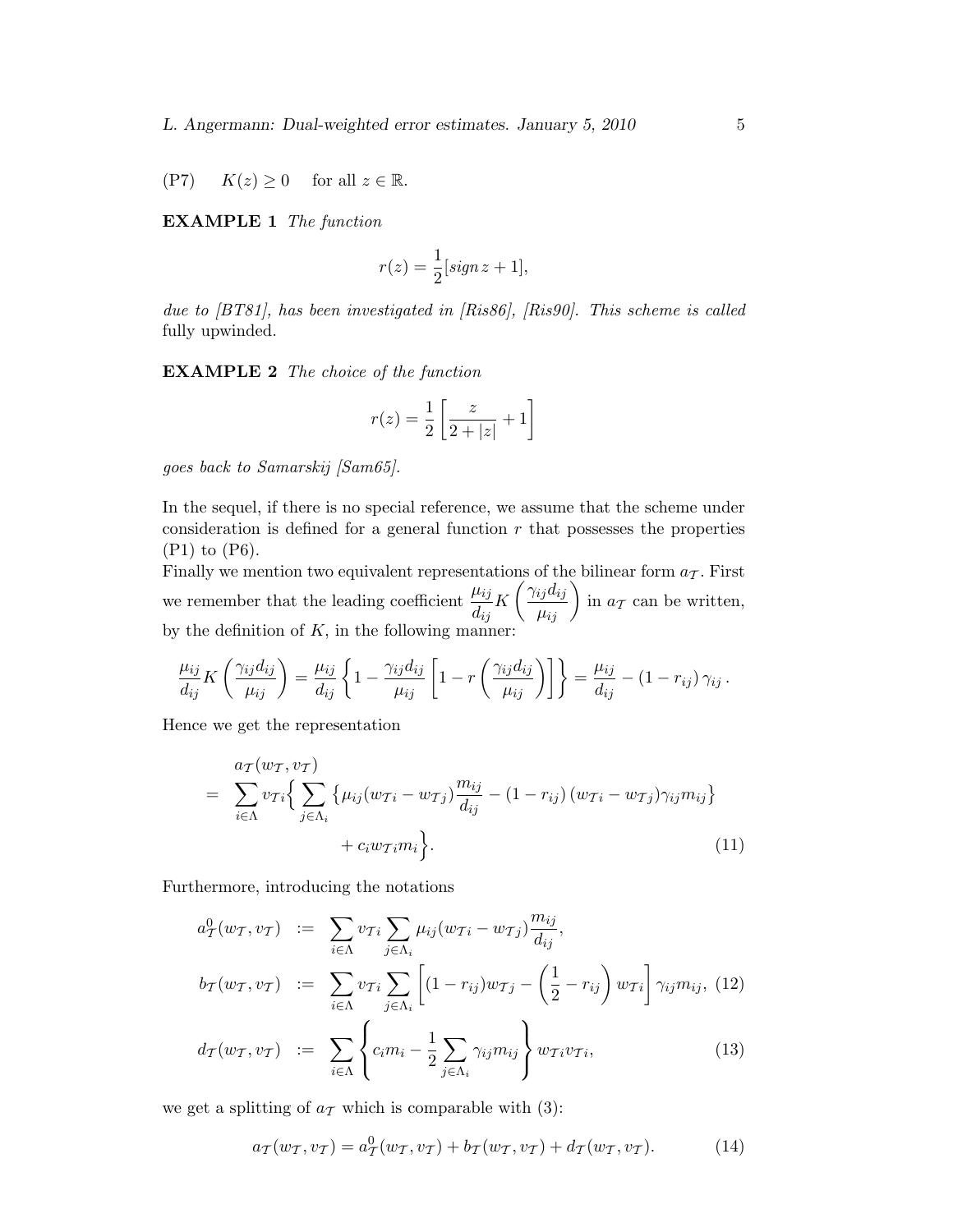**REMARK 1** In the special case  $\nabla \cdot b \equiv 0$  on  $\Omega$ , it makes more sense to use the following representations of  $b<sub>T</sub>$  and  $d<sub>T</sub>$ :

$$
b_{\mathcal{T}}(w_{\mathcal{T}}, v_{\mathcal{T}}) = \sum_{i \in \Lambda} v_{\mathcal{T}i} \sum_{j \in \Lambda_i} [(1 - r_{ij})w_{\mathcal{T}j} + r_{ij}w_{\mathcal{T}i}] \gamma_{ij} m_{ij},
$$
  

$$
d_{\mathcal{T}}(w_{\mathcal{T}}, v_{\mathcal{T}}) = \sum_{i \in \Lambda} c_i w_{\mathcal{T}i} v_{\mathcal{T}i} m_i.
$$

#### 2.2 The case of Donald diagrams

Let us now consider a family of admissible triangulations  $\mathcal{F} = \{ \mathcal{T} \}$ . Then, for any  $T \in \mathcal{T}$  with local vertices  $z_j \equiv x_{i_j}, i_j \in \Lambda_T$ ,  $j \in [1, d+1]_N$ , we define

$$
\Omega^D_{i_j,T}:=\left\{x\in T: (\forall k\in [1,d+1]_\mathbb{N}\setminus\{j\}: \lambda_k(x)<\lambda_j(x))\right\},
$$

where  $\lambda_i(x)$  is the j-th barycentric coordinate of x w.r.t. T. Define for  $i \in \overline{\Lambda}$ the sets

$$
\Omega_i^D := \mathrm{int} \left( \bigcup_{T: \partial T \ni x_i} \overline{\Omega_{i,T}^D} \right).
$$

In this way, we get a family of Donald diagrams.

Although it is possible to introduce a discretization like (14), we use the following version:

$$
a_{\mathcal{T}}(w_{\mathcal{T}}, v_{\mathcal{T}}) = (A \nabla w_{\mathcal{T}}, \nabla v_{\mathcal{T}}) + b_{\mathcal{T}}(w_{\mathcal{T}}, v_{\mathcal{T}}) + d_{\mathcal{T}}(w_{\mathcal{T}}, v_{\mathcal{T}}), \tag{15}
$$

where the forms  $b_{\mathcal{T}}$ ,  $d_{\mathcal{T}}$  are defined analogously to (12),(13). In particular,  $\gamma_{ij} \in \mathbb{R}$  is an approximation to  $(\nu \cdot b)|_{\Gamma ij}$ .

#### 3 Stability and a priori error estimates

In this section we give a short review of some wellknown properties of the schemes (6) and (15). We start with the formulation of conditions with respect to the approximations  $\mu_{ij}$  and  $\gamma_{ij}$ .

- (A2.1)  $\mu_{ij}$  is an approximation of the term  $m_{ij}^{-1} \int_{\Gamma_{ij}} A ds$  satisfying the following conditions:
	- (i)  $0 \leq \mu_{ij} \leq ||A||_{1,\infty,\Omega}$ ,
	- (ii)  $\mu_{ij} = \mu_{ji}$ ,
	- (iii)  $\left|\mu_{ij} m_{ij}^{-1} \int_{\Gamma_{ij}} A ds \right| \leq Ch_T |A|_{1,\infty,\Omega}$ , where T is one of the simplices having the vertices  $x_i, x_j$ , and  $C > 0$  is a constant independent of  $a, h_T, i, j.$
- (A2.2)  $\gamma_{ij}$  is an approximation of the term  $m_{ij}^{-1} \int_{\Gamma_{ij}} \nu \cdot b \, ds$  satisfying the following conditions:
	- (i)  $|\gamma_{ii}| \leq ||b||_{1,\infty,\Omega}$ ,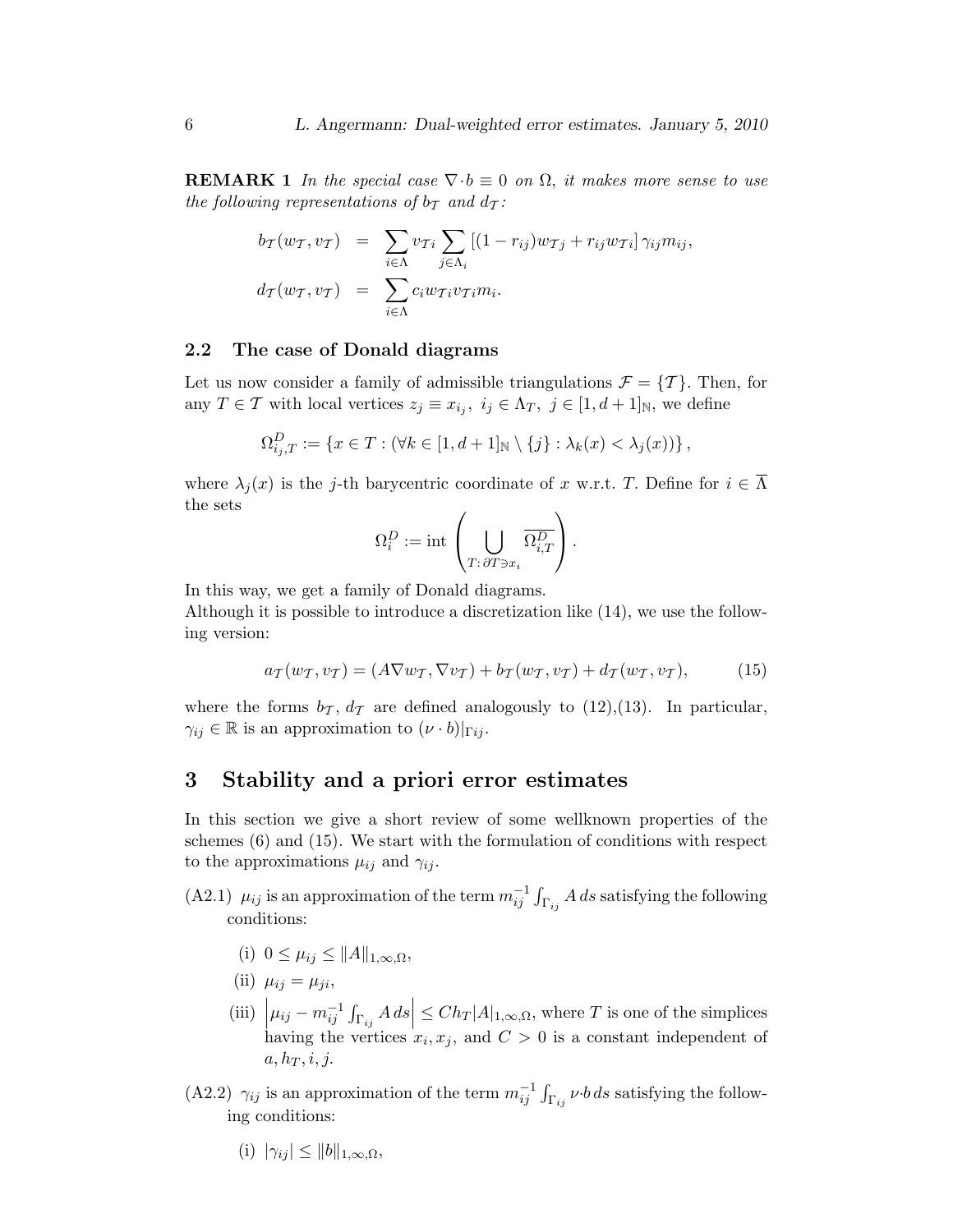- (ii)  $\gamma_{ij} = -\gamma_{ji}$ ,
- (iii)  $\left|\gamma_{ij} m_{ij}^{-1} \int_{\Gamma_{ij}} (\nu_{ij} \cdot b) ds \right| \leq Ch_T |b|_{1,\infty,\Omega}$ , where T is one of the simplices having the vertices  $x_i, x_j$ , and  $C > 0$  is a constant independent of  $b, h_T, i, j$ .

The subsequent results are extensions of the theory developed in [Ang91],  $[Ang 95b]$ .

**THEOREM 1 (Discrete coercivity)** Let a family  $\mathcal{F} = \{T\}$  of triangulations be given, where in the special case of Voronoi diagrams (i.e.  $\Xi = V$ ) all elements  $T$  are self-centered and in the special case of Donald diagrams (i.e.  $\Xi = D$ ) the family is shape-regular. Moreover, let the assumptions  $(A1.1)$ (A1.3) and (A2.1), (A2.2) be satisfied. Then, for  $h_0 > 0$  sufficiently small there exist two constants  $\overline{a}_0 > 0$  and  $\overline{a}_1 > 0$  independent of h such that for all  $h \in (0, h_0]$  and  $v_T \in V_T$  the relation

$$
a_{\mathcal{T}}(v_{\mathcal{T}}, v_{\mathcal{T}}) \ge \overline{a}_0 |v_{\mathcal{T}}|_{\Xi}^2 + \overline{a}_1 ||v_{\mathcal{T}}||_{\mathcal{T}}^2
$$

holds.

The a priori error estimate is based on this stability property and on the following consistency result.

**LEMMA 1 (Discrete consistency)** Let a shape-regular family  $\mathcal F$  of trianqulations  $\{T\}$  be given, where in the special case of Voronoi diagrams (i.e.  $\Xi = V$ ) all elements T are self-centered, and let the assumptions (A1.1) and  $(A2.1), (A2.2)$  be satisfied. Then, if  $h_0 > 0$  is sufficiently small, for any element  $w \in W_2^2(\Omega) \cap V$  and any element  $v_{\mathcal{T}} \in V_{\mathcal{T}}$  the estimate

$$
|a_{\mathcal{T}}(I_{\mathcal{T}}w, v_{\mathcal{T}}) - (-\nabla \cdot (A \nabla w) + b \cdot \nabla w + cw, L_{\mathcal{T}}v_{\mathcal{T}})| \leq Ch||w||_{2,2,\Omega} [||v_{\mathcal{T}}||_{\Xi} + ||v_{\mathcal{T}}||_{\mathcal{T}}]
$$

holds for all  $h \in (0, h_0]$ , where  $C > 0$  is a constant which does not depend on h.

The proof of the following theorem is a modification of the standard proof of Strang's first lemma.

**THEOREM 2 (A priori error estimate)** Let a shape-regular family  $\mathcal F$  of triangulations  $\{T\}$  be given, where in the special case of Voronoi diagrams (i.e.  $\Xi = V$ ) all elements T are self-centered, let the assumptions  $(A1.1) - (A1.3)$ and (A2.1), (A2.2) be satisfied and suppose that the solution  $u \in V$  of problem (1) additionally belongs to  $W_2^2(\Omega)$ .

Then, for sufficiently small  $h_0 > 0$  the estimate

$$
||u - u_T||_{\mathbb{E}} \le Ch [||u||_{2,2,\Omega} + |f|_{1,q,\Omega}]
$$

holds for all  $h \in (0, h_0]$ , where the constant  $C > 0$  is independent of h.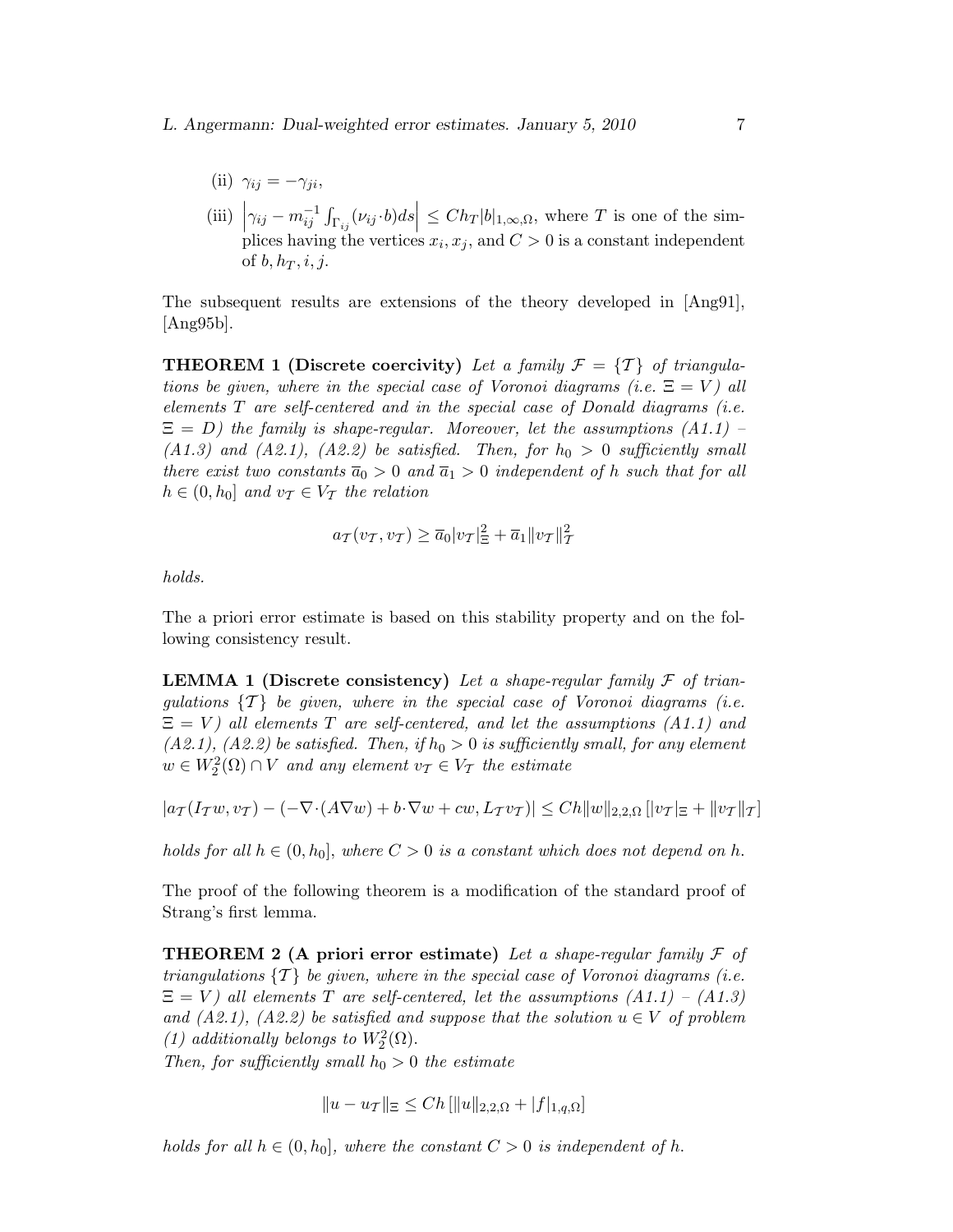#### 4 A posteriori error estimates

In the papers [Ang91], [Ang92], an extension to finite volume methods of  $Babuška&Rheinbold't's approach to a posteriori error estimation for finite ele$ ment methods has been proposed.

In a subsequent paper ([Ang95a]), for a singularly perturbed model problem a modification was introduced with the aim to get two-sided bounds of the error such that the constants occuring in these bounds are independent of the perturbation parameter. In [AKT98] and [Thi99], residual type error estimates for finite volume discretizations of more complicated problems in two and three space dimensions have been presented.

Here we give a more up-to-date treatment based on the so-called *dual-weighted* residual error estimators (see, e.g., [Joh94], [BR96], [BR03], [Ran05]). The aforementioned a posteriori error estimates have two disadvantages: On the one hand, certain global constants, which are not known in general, enter into the bounds. The coercivity constant of the bilinear form  $a$  is a typical example of such a global constant. On the other hand, certain scaling factors like  $h_T$ or such a global constant. On the other hand, certain scaling factor and  $\sqrt{h_E}$  occur simply by using a particular approximation operator.

In the following, we will outline a method that attempts to circumvent these drawbacks. It is especially appropriate for the estimation of errors of functionals depending linearly on the solution.

#### 5 Dual-weighted residual error estimators

Let  $J: V \to \mathbb{R}$  denote a linear, continuous functional. We are interested in an estimate of  $|J(u) - J(u)I)|$ , where  $u \in V$  is the weak solution of the elliptic boundary value problem (4) and  $u_T \in V_T$  is the finite volume approximation from  $(6)$ .

To do this, the following auxiliary dual problem is considered:

Find  $z \in V$  such that

$$
\forall v \in V: \quad a(v, z) = J(v). \tag{16}
$$

The solution  $z \in V$  of the dual problem is called *influence function* for the particular choice of  $J$  ([AO00]).

Taking  $v := u - u_{\mathcal{T}}$  in (16), we get immediately

$$
J(u) - J(u_{\mathcal{T}}) = J(u - u_{\mathcal{T}}) = a(u - u_{\mathcal{T}}, z).
$$

If  $z_{\mathcal{T}} \in V_{\mathcal{T}}$  is an arbitrary element, then

$$
J(u) - J(u_{\mathcal{T}}) = a(u - u_{\mathcal{T}}, z - z_{\mathcal{T}}) + a(u - u_{\mathcal{T}}, z_{\mathcal{T}}). \tag{17}
$$

The first term of the right-hand side is of the same structure as in many wellknown finite element methods. It can be regarded as the conforming residual of the (primal) finite volume solution weighted be the formal error<sup>1</sup> of the dual solution  $z$ . Namely, equation  $(17)$  can be rewritten as

$$
J(u) - J(u_{\mathcal{T}}) = \langle \varrho(u_{\mathcal{T}}), z - z_{\mathcal{T}} \rangle + a(u - u_{\mathcal{T}}, z_{\mathcal{T}}), \tag{18}
$$

<sup>&</sup>lt;sup>1</sup>Note that up to now  $z_{\mathcal{T}} \in V_{\mathcal{T}}$  is arbitrary.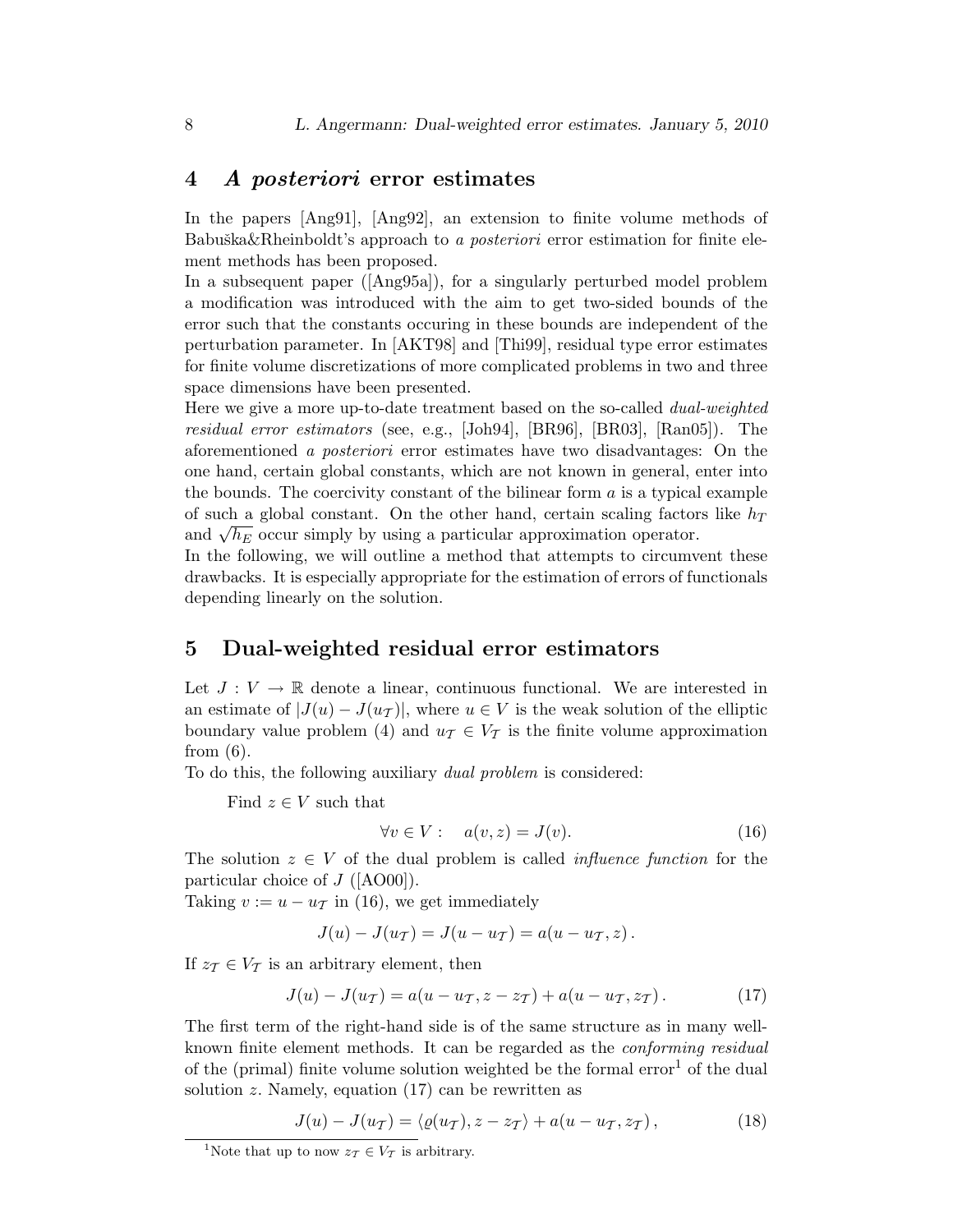where

$$
\langle \varrho(u_T), v \rangle := a(u - u_T, v) = (f, v) - a(u_T, v) \quad \forall v \in V
$$

by (4). Often this residual is estimated as follows. For arbitrary  $v \in V$ , it is not difficult to obtain the representation

$$
a(u - u_T, v) = (f, v) - a(u_T, v)
$$
  
= 
$$
\sum_{T \in \mathcal{T}} \int_T r_T(u_T) v \, dx - \sum_{E \in \mathcal{E}_T} \int_E [\nu_E \cdot (A \nabla u_T)]_E v \, ds,
$$

where

$$
r_T(u_T) := (f - (-\nabla \cdot (A\nabla u_T) + b \cdot \nabla u_T + cu_T))\big|_T.
$$

Here  $\mathcal{E}_{\mathcal{T}}$  denotes the set of all interior faces of all elements  $T \in \mathcal{T}$ ,  $\nu_E$  is a fixed unit normal assigned to any of those faces and  $[\cdot]_E$  denotes the jump across the face E in the normal direction  $\nu_E$ .

Setting  $v = z - z_T$  and applying the Cauchy-Schwarz inequality, we immediately obtain an estimate of the first term of the right-hand side of (17):

$$
|a(u - u_T, z - z_T)| \leq \sum_{T \in \mathcal{T}} ||r_T(u_T)||_{0,2,T} ||z - z_T||_{0,2,T}
$$
\n
$$
+ \sum_{E \in \mathcal{E}_T} ||[v_E \cdot (A \nabla u_T)]_E||_{0,2,E} ||z - z_T||_{0,2,E}.
$$
\n(19)

Concerning the second term of the right-hand side of (17), so we use the following argument:

$$
a(u - u_{\mathcal{T}}, z_{\mathcal{T}}) = a(u, z_{\mathcal{T}}) - a(u_{\mathcal{T}}, z_{\mathcal{T}})
$$
  
=  $(f, z_{\mathcal{T}}) - a_{\mathcal{T}}(u_{\mathcal{T}}, z_{\mathcal{T}}) + a_{\mathcal{T}}(u_{\mathcal{T}}, z_{\mathcal{T}}) - a(u_{\mathcal{T}}, z_{\mathcal{T}})$   
=  $(f, z_{\mathcal{T}}) - (f, z_{\mathcal{T}})_{\mathcal{T}} + a_{\mathcal{T}}(u_{\mathcal{T}}, z_{\mathcal{T}}) - a(u_{\mathcal{T}}, z_{\mathcal{T}}).$  (20)

It is rather obvious that, given  $z_T \in V_T$ , the last two differences can be locally calculated with sufficient accuracy.

Namely, we have

$$
(f, z_T) - (f, z_T)\tau = \sum_{T \in \mathcal{T}} \{ (f, z_T)_T - (f, z_T)_{l,T} \}
$$
\n
$$
:= \sum_{T \in \mathcal{T}} \Big\{ (f, z_T)_T - \sum_{i \in \Lambda_T} f_i z_{Ti} m_i^T \Big\},
$$
\n(21)

where  $m_i^T := \text{meas}_d(\Omega_i \cap T)$ . Analogously, with

$$
a_{\mathcal{T},T}(u_{\mathcal{T}},z_{\mathcal{T}})
$$
  
:= 
$$
\sum_{i\in\Lambda}z_{\mathcal{T}i}\left\{\sum_{j\in\Lambda_{T}\backslash\{i\}}\left\{\mu_{ij}\frac{u_{\mathcal{T}i}-u_{\mathcal{T}j}}{d_{ij}}-\gamma_{ij}\left(1-r_{ij}\right)\left(u_{\mathcal{T}i}-u_{\mathcal{T}j}\right)\right\}m_{ij}^T+c_iu_{\mathcal{T}i}m_i^T\right\},
$$

we have

$$
a_T(u_T, z_T) - a(u_T, z_T) = \sum_{T \in \mathcal{T}} \{a_{T,T}(u_T, z_T) - a_T(u_T, z_T)\}.
$$
 (22)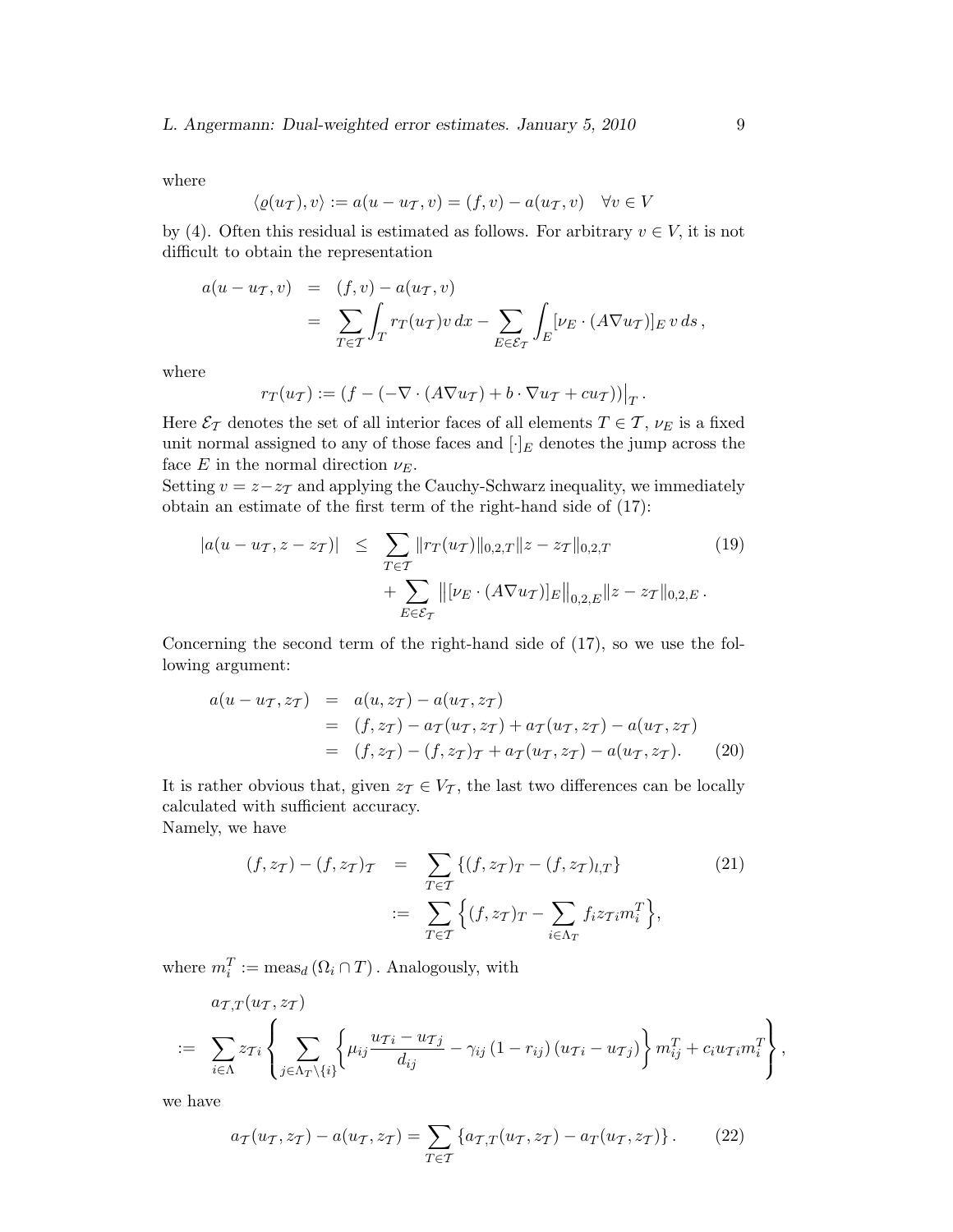Then from (20) we conclude the estimate

$$
|a(u-u_T, z_T)| \leq \sum_{T \in \mathcal{T}} \Big| (f, z_T)_{T} - \sum_{i \in \Lambda_T} f_i z_{\mathcal{T}i} m_i^T \Big| + \sum_{T \in \mathcal{T}} \Big| a_{\mathcal{T},T}(u_T, z_T) - a_T(u_T, z_T) \Big|.
$$

Putting this relation together with (19), we arrive at

$$
|a(u - u_T, z - z_T)| \leq \sum_{T \in \mathcal{T}} ||r_T(u_T)||_{0,2,T} ||z - z_T||_{0,2,T}
$$
  
+ 
$$
\sum_{E \in \mathcal{E}_T} ||[v_E \cdot (A \nabla u_T)]_E||_{0,2,E} ||z - z_T||_{0,2,E}
$$
  
+ 
$$
\sum_{T \in \mathcal{T}} |(f, z_T)_T - \sum_{i \in \Lambda_T} f_i z_T_i m_i^T|
$$
  
+ 
$$
\sum_{T \in \mathcal{T}} |a_{T,T}(u_T, z_T) - a_T(u_T, z_T)|.
$$

This is the starting point for the practical computation.

In contrast to traditional approaches, here the norms of  $z - z<sub>T</sub>$  will not be theoretically analyzed but numerically approximated. This can be done by an approximation of the influence function  $z$ . There are several (more or less heuristic) ways to do this. A practically successful approach consists in the so-called higher-order recovery, where z is replaced by an element that is recovered from the finite element solution  $z_T \in V_T$  of the auxiliary problem. The recovered element approximates z with higher order than  $z_T$  does (see, e.g., [BR03, Sect. 4.1] or [Ran05, Sect. 3.2]).

A different view on the left-hand side of (18) is obtained if the term  $(f, z - z<sub>T</sub>)$ is rewritten as follows:

$$
(f, z - z_T) = a(u, z - z_T)
$$
  
=  $a(u - u_T, z - z_T) + a(u_T, z - z_T)$   
=  $a(u - u_T, z) - a(u - u_T, z_T) + a(u_T, z - z_T)$   
=  $J(u) - J(u_T) - a(u - u_T, z_T) + a(u_T, z - z_T)$ ,

where we have used (4) and (16). The first three terms on the right-hand side can be interpreted as the conforming residual of the approximation  $z<sub>T</sub>$  of the dual solution  $z$  weighted by the error of the finite volume solution. That is, with

$$
\langle \varrho^*(z_T), v \rangle := J(v) - a(v, z_T) \quad \forall v \in V \tag{23}
$$

we have

$$
(f, z - z_T) = \langle \varrho^*(z_T), u - u_T \rangle + a(u_T, z - z_T).
$$

From (23) we get that

$$
J(u) - J(u_{\mathcal{T}}) = \langle \varrho^*(z_{\mathcal{T}}), u - u_{\mathcal{T}} \rangle + a(u - u_{\mathcal{T}}, z_{\mathcal{T}}).
$$

This relation together with (18) leads to

$$
J(u)-J(u_{\mathcal{T}})=\beta\langle\varrho(u_{\mathcal{T}}),z-z_{\mathcal{T}}\rangle+(1-\beta)\langle\varrho^{*}(z_{\mathcal{T}}),u-u_{\mathcal{T}}\rangle+a(u-u_{\mathcal{T}},z_{\mathcal{T}})\eqno(24)
$$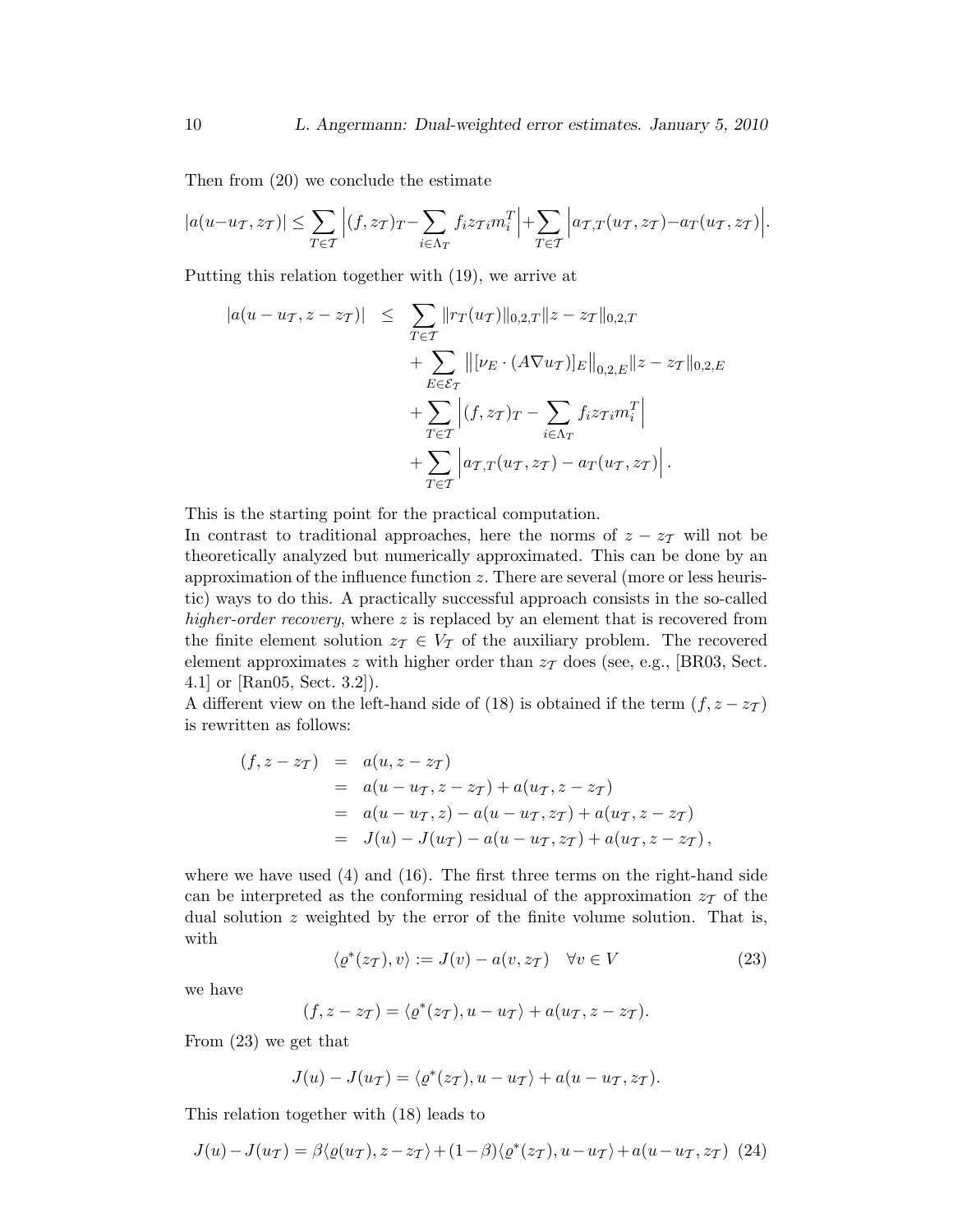for any parameter  $\beta \in [0, 1]$ . In this way we get a representation of the error under consideration as a convex combination of the primal and dual residuals plus the orthogonality defect.

The values of the unknown primal solution u in the expression  $\langle \varrho^*(z_T), u - u_T \rangle$ can be approximated in the same way as the values of the influence function  $z$ , for instance by means of recovery techniques as indicated above.

At the end of this section we want to mention how the method could be used to estimate certain norms of the error. In the case where the norms are induced by particular inner products, there is a simple, formal way. For example, for the  $L_2$ -norm we have

$$
||u - u_T||_{0,2,\Omega} = \frac{(u - u_T, u - u_T)}{||u - u_T||_{0,2,\Omega}}.
$$

Keeping both u and  $u<sub>T</sub>$  fixed, we get with the definition

$$
J(v) := \frac{(v, u - u_{\mathcal{T}})}{\|u - u_{\mathcal{T}}\|_{0,2,\Omega}}\tag{25}
$$

a linear, continuous functional  $J: H^1(\Omega) \to \mathbb{R}$  such that  $J(u) - J(u_\mathcal{T}) =$  $||u - u_T||_{0,2,\Omega}.$ 

The practical difficulty of this approach consists in the fact that in order to be able to find the solution  $z$  of the auxiliary problem we have to know the values of J, but they depend on the unknown element  $u - u_{\mathcal{T}}$ . However, if there is a higher recovery of  $u$  at hand, then it could be used to approximate  $u$  in the definition  $(25)$  of J.

### 6 Residual a posteriori estimates of the error in the energy norm

The "traditional" residual error estimates start from the relation

$$
\alpha \|u - u_\mathcal{T}\|_{1,2,\Omega}^2 \le a(u - u_\mathcal{T}, u - u_\mathcal{T}),
$$

where  $\alpha > 0$  is the coercivity constant of a. Without loss of generality we may suppose  $u - u_{\mathcal{T}} \in V \setminus \{0\}$ , hence

$$
||u - u_T||_{1,2,\Omega} \le \frac{1}{\alpha} \frac{a(u - u_T, u - u_T)}{||u - u_T||_{1,2,\Omega}} \le \frac{1}{\alpha} \sup_{v \in V} \frac{a(u - u_T, v)}{||v||_{1,2,\Omega}}.
$$
 (26)

Now, the term  $a(u - u_T, v)$  is treated as the term  $a(u - u_T, z)$  in the previous section, i.e. we have, for an arbitrary element  $v_{\mathcal{T}} \in V_{\mathcal{T}}$ ,

$$
a(u - u_T, v) = a(u - u_T, v - v_T) + a(u - u_T, v_T)
$$
\n(27)

and so we get

$$
|a(u - u_T, v - v_T)| \leq \sum_{T \in \mathcal{T}} ||r_T(u_T)||_{0,2,T} ||v - v_T||_{0,2,T}
$$
\n
$$
+ \sum_{E \in \mathcal{E}_T} ||[\nu_E \cdot (A \nabla u_T)]_E||_{0,2,E} ||v - v_T||_{0,2,E},
$$
\n(28)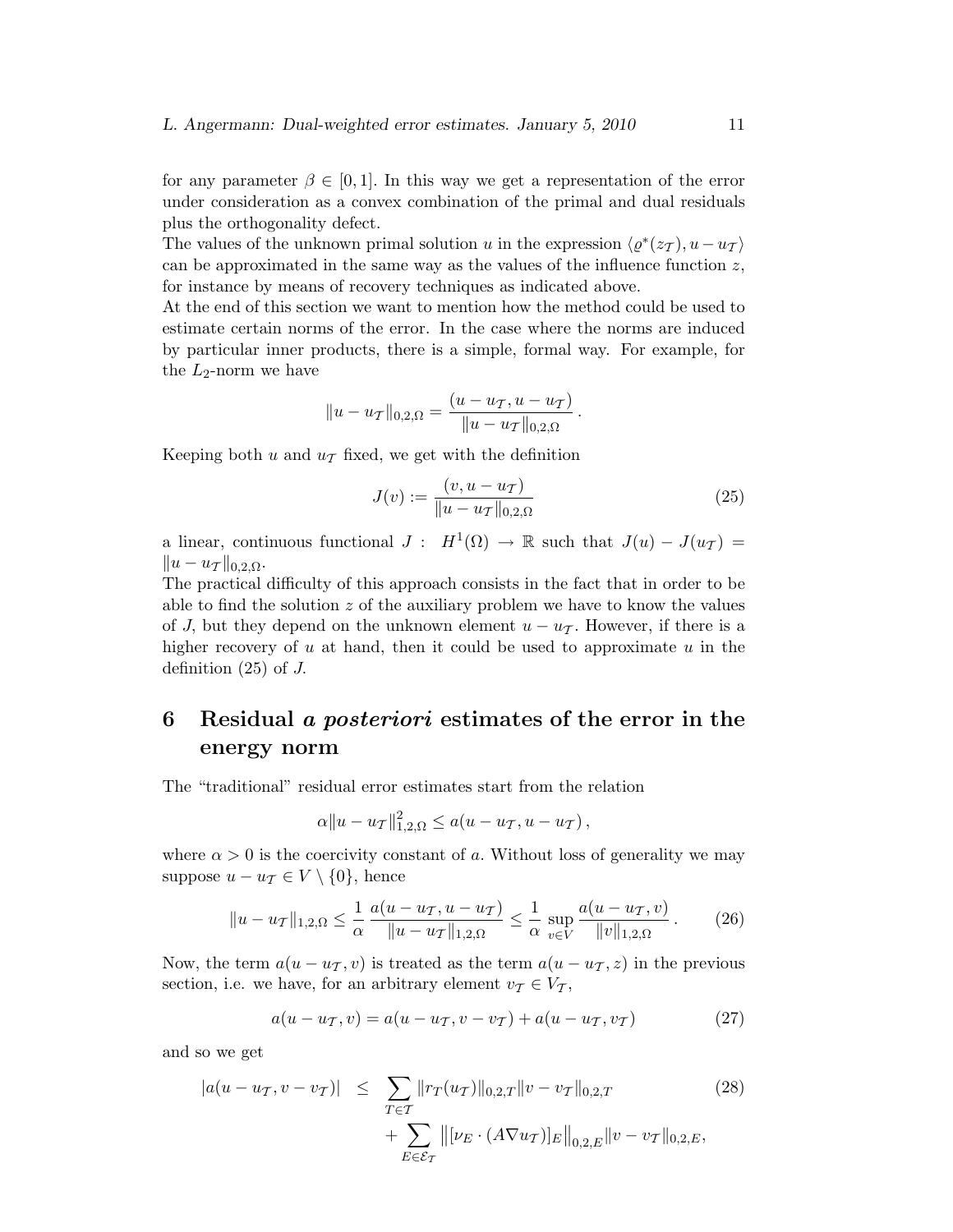$$
|a(u-u_T, v_T)| \le \sum_{T \in \mathcal{T}} \Big| (f, v_T)_{T} - \sum_{i \in \Lambda_T} f_i v_{Ti} m_i^T \Big| + \sum_{T \in \mathcal{T}} \Big| a_{T,T}(u_T, v_T) - a_T(u_T, v_T) \Big|.
$$
\n(29)

To get the first bound (28) as small as possible, the function  $v_T \in V_T$  is chosen such that the element  $v \in V$  is approximated adequately in both spaces  $L^2(T)$ and  $L^2(E)$ . Typically, certain quasi-interpolation procedures such as Clément's  $([Clé75])$  or Scott-Zhang's  $([SZ90])$  quasi-interpolation operators are applied. This leads to an estimate of the form

$$
a(u - u_T, v - v_T) \leq C \left\{ \sum_{T \in \mathcal{T}} h_T^2 \|r_T(u_T)\|_{0,2,T}^2 + \sum_{E \in \mathcal{E}_{\mathcal{T}}} h_E \left\| [\nu_E \cdot (A \nabla u_T)]_E \right\|_{0,2,E}^2 \right\}^{1/2} |v - v_T|_{1,2,\Omega}.
$$

It remains to give a decomposition of the second bound (29) with this particular choice of  $v<sub>T</sub>$  such that we obtain the structure

error estimator 
$$
\|v_\mathcal{T}\|_{1,2,\Omega}
$$
.

Then the boundedness of the quasi-interpolation operator implies

error estimator  $\times C||v||_{1,2,\Omega}$ ,

and this can be used in (26) to complete the estimation. This decomposition will be given in the following section.

#### 7 Analysis of the orthogonality defect

Here we investigate the structure of the defect terms  $a(u - u<sub>T</sub>, z<sub>T</sub>)$  and  $a(u - u<sub>T</sub>, z<sub>T</sub>)$  $u<sub>T</sub>, v<sub>T</sub>$  in (24) and (27), respectively.

Using  $(21)$ ,  $(22)$ , we get from  $(20)$  the following decomposition of the orthogonality defect:

$$
a(u - u_T, z_T)
$$
\n
$$
= \sum_{i \in \Lambda} \int_{\Omega_i} [f z_T - f_i z_{Ti}] dx
$$
\n
$$
+ \sum_{i \in \Lambda} z_{Ti} \sum_{j \in \Lambda_i} \mu_{ij} (u_{Ti} - u_{Tj}) \frac{m_{ij}}{d_{ij}} - (A \nabla u_T, \nabla z_T)
$$
\n
$$
+ \sum_{i \in \Lambda} \sum_{j \in \Lambda_i} (1 - r_{ij}) \gamma_{ij} (u_{Tj} - u_{Ti}) z_{Ti} m_{ij} - (b \cdot \nabla u_T, z_T)
$$
\n
$$
+ \sum_{i \in \Lambda} \int_{\Omega_i} [c_i u_{Ti} z_{Ti} - c u_T z_T] dx
$$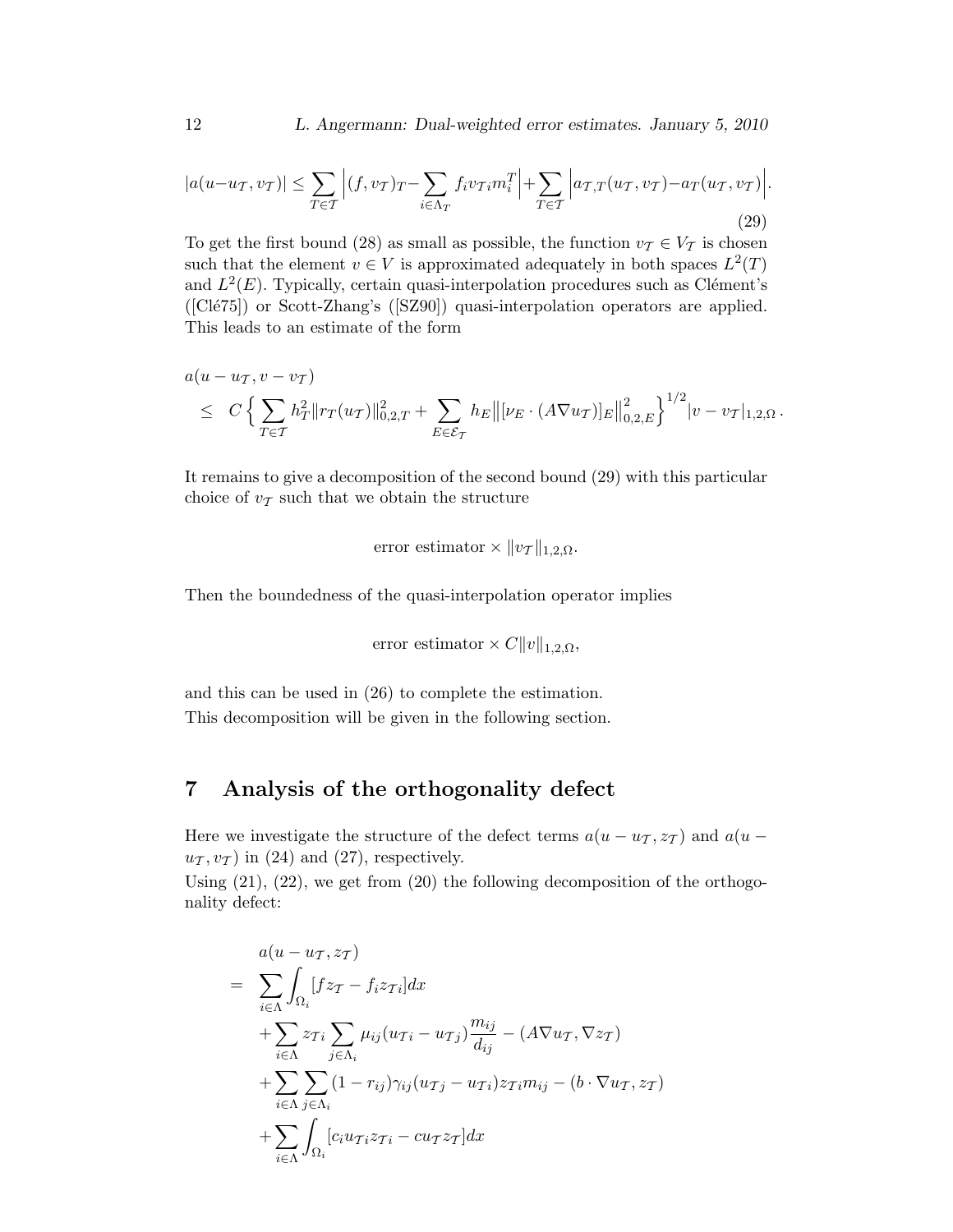$$
= \sum_{i\in\Lambda} \left\{ \int_{\Omega_i} f(z_T - z_{Ti}) dx + \int_{\Omega_i} (f - f_i) z_{Ti} dx \right\} + \sum_{i\in\Lambda} z_{Ti} \sum_{j\in\Lambda_i} \mu_{ij} (u_{Ti} - u_{Tj}) \frac{m_{ij}}{d_{ij}} - (A\nabla u_T, \nabla z_T) + \sum_{i\in\Lambda} \left\{ \sum_{j\in\Lambda_i} (1 - r_{ij}) \gamma_{ij} (u_{Tj} - u_{Ti}) z_{Ti} m_{ij} - \int_{\Omega_i} (b \cdot \nabla u_T) z_{Ti} dx \right\} - \sum_{i\in\Lambda} \int_{\Omega_i} (b \cdot \nabla u_T) (z_T - z_{Ti}) dx + \sum_{i\in\Lambda} \left\{ \int_{\Omega_i} [c_i u_{Ti} - c u_T] z_{Ti} dx - \int_{\Omega_i} c u_T (z_T - z_{Ti}) dx \right\} = \delta_0 + \delta_1 + \delta_2 + \delta_3
$$

with

$$
\delta_0 := \sum_{i \in \Lambda} z_{\mathcal{T}i} \sum_{j \in \Lambda_i} \mu_{ij} (u_{\mathcal{T}i} - u_{\mathcal{T}j}) \frac{m_{ij}}{d_{ij}} - (A \nabla u_{\mathcal{T}}, \nabla z_{\mathcal{T}}),
$$
  
\n
$$
\delta_1 := \sum_{i \in \Lambda} \int_{\Omega_i} [f - b \cdot \nabla u_{\mathcal{T}} - cu_{\mathcal{T}}](z_{\mathcal{T}} - z_{\mathcal{T}i}) dx,
$$
  
\n
$$
\delta_2 := \sum_{i \in \Lambda} z_{\mathcal{T}i} \Big\{ \int_{\Omega_i} [f - f_i + (\nabla \cdot b - c)u_{\mathcal{T}} + c_i u_{\mathcal{T}i}] dx - \sum_{j \in \Lambda_i} u_{\mathcal{T}i} \gamma_{ij} m_{ij} \Big\},
$$
  
\n
$$
\delta_3 := \sum_{i \in \Lambda} \sum_{j \in \Lambda_i} \int_{\Gamma_{ij}} [(r_{ij} u_{\mathcal{T}i} + (1 - r_{ij})u_{\mathcal{T}j}) \gamma_{ij} - (\nu_{ij} \cdot b)u_{\mathcal{T}}] z_{\mathcal{T}i} ds.
$$

Here we have used that  $b \cdot \nabla u_{\mathcal{T}} = \nabla \cdot (bu_{\mathcal{T}}) - (\nabla \cdot b)u_{\mathcal{T}}$ . In the case of Donald diagrams,  $\delta_0 = 0$ .

In order to treat  $\delta_0$  in the case of Voronoi diagrams, we introduce a piecewise constant (w.r.t. T) approximation  $A_T$  to A by  $A_T |_{T} := \frac{1}{\sqrt{2\pi} \sqrt{2\pi}}$  $meas_d(T)$ Z T  $A dx$ ,  $T\in\mathcal{T}.$  Then we can write

$$
\delta_0 = \sum_{i \in \Lambda} z_{\mathcal{T}i} \sum_{j \in \Lambda_i} \left( \mu_{ij} - \frac{1}{m_{ij}} \int_{\Gamma_{ij}} A_{\mathcal{T}} ds \right) (u_{\mathcal{T}i} - u_{\mathcal{T}j}) \frac{m_{ij}}{d_{ij}} + \sum_{i \in \Lambda} z_{\mathcal{T}i} \sum_{j \in \Lambda_i} \left( \int_{\Gamma_{ij}} A_{\mathcal{T}} ds \right) \frac{u_{\mathcal{T}i} - u_{\mathcal{T}j}}{d_{ij}} - (A \nabla u_{\mathcal{T}}, \nabla z_{\mathcal{T}}).
$$

It is wellknown that, for arbitrary  $u_T, z_T \in V_T$ ,

$$
\sum_{i \in \Lambda} z_{\mathcal{T}i} \sum_{j \in \Lambda_i} \left( \int_{\Gamma_{ij}} A_{\mathcal{T}} ds \right) \frac{u_{\mathcal{T}i} - u_{\mathcal{T}j}}{d_{ij}} = (A_{\mathcal{T}} \nabla u_{\mathcal{T}}, \nabla z_{\mathcal{T}}).
$$

Hence

$$
\delta_0 = \sum_{i \in \Lambda} z_{\mathcal{T}i} \sum_{j \in \Lambda_i} \left( \mu_{ij} - \frac{1}{m_{ij}} \int_{\Gamma_{ij}} A_{\mathcal{T}} ds \right) (u_{\mathcal{T}i} - u_{\mathcal{T}j}) \frac{m_{ij}}{d_{ij}} + ((A_{\mathcal{T}} - A) \nabla u_{\mathcal{T}}, \nabla z_{\mathcal{T}}).
$$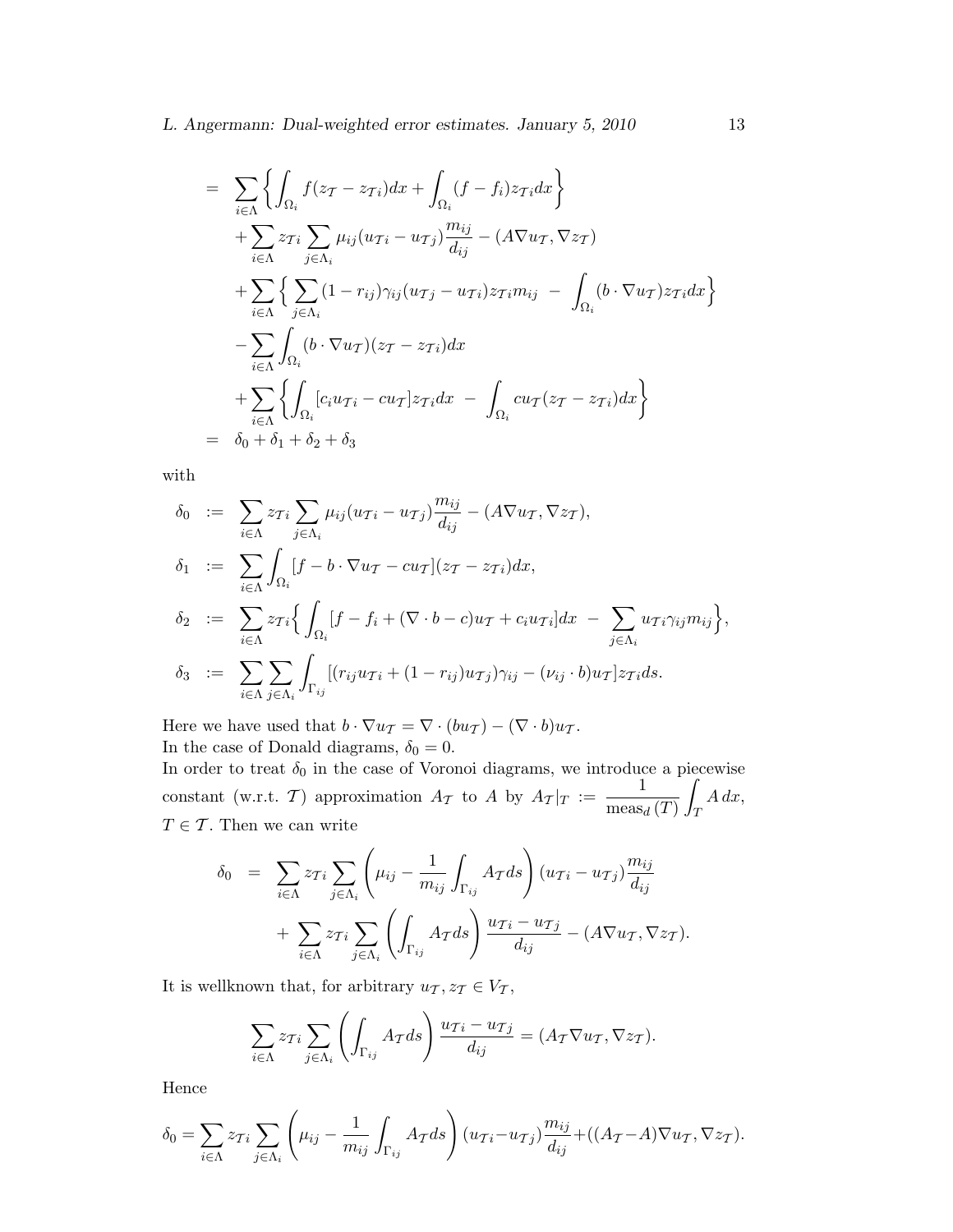

Figure 2: The auxiliary simplices in the case  $d = 2$ 

Since both  $\nabla u_{\mathcal{T}}, \nabla z_{\mathcal{T}}$  are constant on every element  $T \in \mathcal{T}$ , the second term vanishes. By a symmetry argument, we arrive at

$$
\delta_0 = \frac{1}{2} \sum_{i \in \Lambda} \sum_{j \in \Lambda_i} \left( \mu_{ij} - \frac{1}{m_{ij}} \int_{\Gamma_{ij}} A_{\mathcal{T}} ds \right) (u_{\mathcal{T}i} - u_{\mathcal{T}j}) (z_{\mathcal{T}i} - z_{\mathcal{T}j}) \frac{m_{ij}}{d_{ij}}.
$$

Now the Cauchy-Schwarz inequality implies

$$
|\delta_0| \leq \frac{1}{2} \left\{ \sum_{i \in \Lambda} \sum_{j \in \Lambda_i} \left( \mu_{ij} - \frac{1}{m_{ij}} \int_{\Gamma_{ij}} A_{\mathcal{T}} ds \right)^2 (u_{\mathcal{T}i} - u_{\mathcal{T}j})^2 \frac{m_{ij}}{d_{ij}} \right\}^{1/2}
$$

$$
\times \left\{ \sum_{i \in \Lambda} \sum_{j \in \Lambda_i} (z_{\mathcal{T}i} - z_{\mathcal{T}j})^2 \frac{m_{ij}}{d_{ij}} \right\}^{1/2}.
$$

The last factor can be bounded by  $C_1|z_{\mathcal{T}}|_{1,2,\Omega} ,$  therefore we get

$$
|\delta_0| \le C_1 \eta_0 |z_T|_{1,2,\Omega},\tag{30}
$$

where

$$
\eta_0^2 := \sum_{i \in \Lambda} \eta_{0i}^2 \quad \text{with} \quad \eta_{0i}^2 := \frac{1}{4} \sum_{j \in \Lambda_i} \left( \mu_{ij} - \frac{1}{m_{ij}} \int_{\Gamma_{ij}} A_{\mathcal{T}} ds \right)^2 (u_{\mathcal{T}i} - u_{\mathcal{T}j})^2 \frac{m_{ij}}{d_{ij}}.
$$

Setting  $g := f - b \cdot \nabla u_{\mathcal{T}} - cu_{\mathcal{T}}$  and  $\delta_{1i} := \int_{\Omega_i} g(z_{\mathcal{T}} - z_{\mathcal{T}i}) dx$ , we can write (cf. Figure 2 for the case  $d = 2$ :

$$
\delta_{1i} = \sum_{j \in \Lambda_i} \sum_{T \in \mathcal{T} : m_{ij}^T > 0} \int_{\Omega_{ij}^T \cap \Omega_i} g(z_T - z_{\mathcal{T}i}) dx.
$$

On each simplex  $T$ , it holds

$$
z_T = z_{Ti} + \nabla z_T \cdot (x - x_i),
$$

where  $\nabla z_{\mathcal{T}}$  is constant on  $\Omega_{ij}^T$ .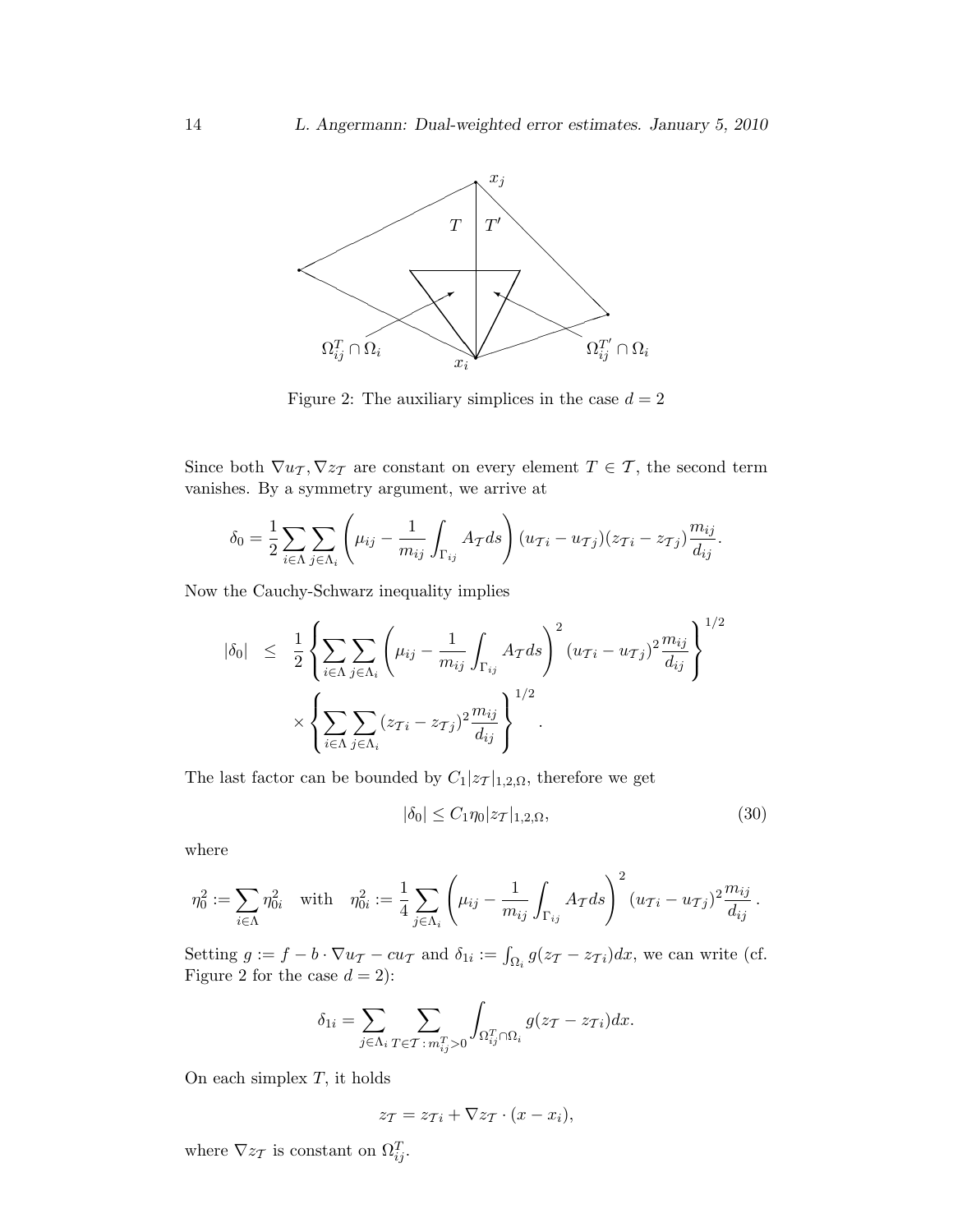It follows

$$
\delta_{1i} = \sum_{j \in \Lambda_i} \sum_{T \in \mathcal{T} : m_{ij}^T > 0} \int_{\Omega_{ij}^T \cap \Omega_i} g \nabla z_T \cdot (x - x_i) dx
$$
\n
$$
\leq \sum_{j \in \Lambda_i} \sum_{T \in \mathcal{T} : m_{ij}^T > 0} \int_{\Omega_{ij}^T \cap \Omega_i} |g| \|\nabla z_T\| \|x - x_i\| dx
$$
\n
$$
\leq \left\{ \sum_{j \in \Lambda_i} \sum_{T \in \mathcal{T} : m_{ij}^T > 0} \int_{\Omega_{ij}^T \cap \Omega_i} |g|^2 \|x - x_i\|^2 dx \right\}^{1/2}
$$
\n
$$
\times \left\{ \sum_{j \in \Lambda_i} \sum_{T \in \mathcal{T} : m_{ij}^T > 0} \int_{\Omega_{ij}^T \cap \Omega_i} \|\nabla z_T\|^2 dx \right\}^{1/2}
$$
\n
$$
\leq \left\{ \sum_{j \in \Lambda_i} \sum_{T \in \mathcal{T} : m_{ij}^T > 0} \|x_T^V - x_i\|^2 \int_{\Omega_{ij}^T \cap \Omega_i} |g|^2 dx \right\}^{1/2} |z_T|_{1,2,\Omega_i}
$$
\n
$$
\leq \eta_{1i} |z_T|_{1,2,\Omega_i},
$$

where

$$
\eta_{1i}^2 := \sum_{j \in \Lambda_i} \sum_{T \in \mathcal{T} : m_{ij}^T > 0} \|x_T^V - x_i\|^2 \int_{\Omega_{ij}^T \cap \Omega_i} g^2 dx.
$$

Thus we arrive at

$$
\delta_1 \le \eta_1 |z\tau|_{1,2,\Omega}.\tag{31}
$$

For the third term  $\delta_2,$  with

$$
\theta_i := \int_{\Omega_i} [f - f_i + (\nabla \cdot b - c)u_{\mathcal{T}} + c_i u_{\mathcal{T}i}] dx - \sum_{j \in \Lambda_i} u_{\mathcal{T}i} \gamma_{ij} m_{ij},
$$

we have

$$
\delta_2 = \sum_{i \in \Lambda} z_{\mathcal{T}i} \theta_i.
$$

Because of

$$
z_{\mathcal{T}i}\theta_i \leq \eta_{2i}|z_{\mathcal{T}i}|\sqrt{m_i},
$$

where  $\eta_{2i} := |\theta_i| / \sqrt{m_i}$ , it follows

$$
\delta_2 \leq \eta_2 \|z_{\mathcal{T}}\|_{\mathcal{T}}.
$$

In view of the equivalence of the  $L_2$ -norm and the lumped  $L_2$ -norm on  $V_T$ , we obtain

$$
\delta_2 \le C_2 \eta_2 \|z_\mathcal{T}\|_{0,2,\Omega}.\tag{32}
$$

For the remaining term  $\delta_3$  we have (by the symmetry argument)

$$
\delta_3 = \sum_{i \in \Lambda} \delta_{3i},
$$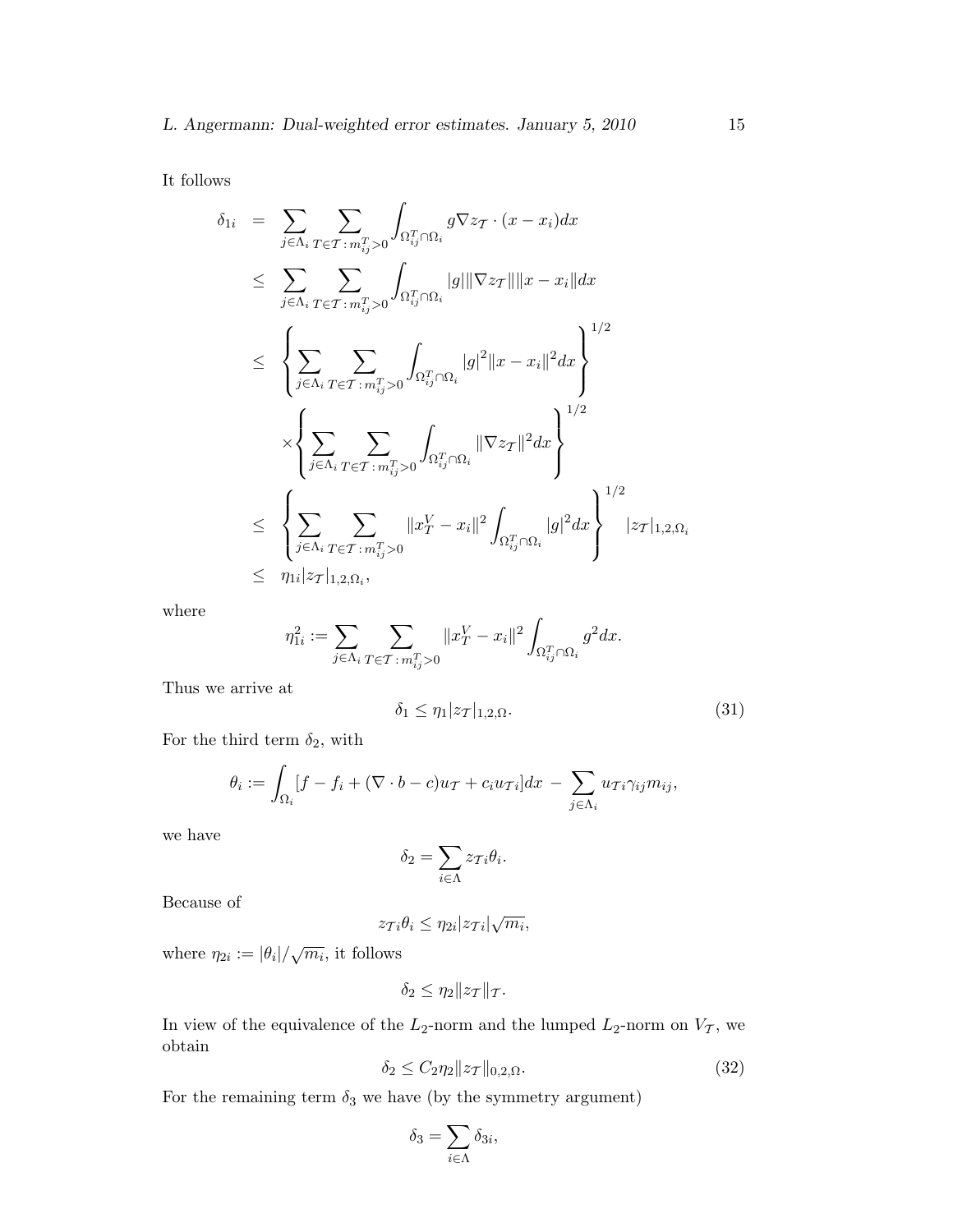where

$$
\delta_{3i} := \frac{1}{2} \sum_{j \in \Lambda_i} \int_{\Gamma_{ij}} \zeta_{\mathcal{T}ij} (z_{\mathcal{T}i} - z_{\mathcal{T}j}) ds
$$

with

$$
\zeta_{\mathcal{T}ij} := [r_{ij}u_{\mathcal{T}i} + (1 - r_{ij})u_{\mathcal{T}j}]\gamma_{ij} - (\nu_{ij} \cdot b)u_{\mathcal{T}}.
$$

In view of  $z_{\mathcal{T}i} - z_{\mathcal{T}j} = d_{ij}(\nu_{ij} \cdot \nabla z_{\mathcal{T}})$  on  $\Omega_{ij}^T$  we get

$$
\delta_{3i} = \frac{1}{2} \sum_{j \in \Lambda_i} d_{ij} \sum_{T \in \mathcal{T} : m_{ij}^T > 0} \int_{\Gamma_{ij}^T} \zeta_{Tij} (\nu_{ij} \cdot \nabla z_T) ds.
$$

It follows (remember that  $\nu_{ij} \cdot \nabla z_{\mathcal{T}}$  is constant on  $\Gamma_{ij}^T$  and  $\nabla z_{\mathcal{T}}$  is constant on  $\Omega_{ij}^T \cap \Omega_i$ 

$$
\delta_{3i} \leq \frac{1}{2} \sum_{j \in \Lambda_i} d_{ij} \sum_{T \in \mathcal{T} : m_{ij}^T > 0} \left| \int_{\Gamma_{ij}^T} \zeta_{Tij} ds \right| \|\nabla z_T\|
$$
  
= 
$$
\frac{1}{2} \sum_{j \in \Lambda_i} \sum_{T \in \mathcal{T} : m_{ij}^T > 0} \frac{d_{ij}}{\sqrt{\text{meas}_d (\Omega_{ij}^T \cap \Omega_i)}} \left| \int_{\Gamma_{ij}^T} \zeta_{Tij} ds \right| \|\nabla z_T\| \sqrt{\text{meas}_d (\Omega_{ij}^T \cap \Omega_i)}.
$$

By Cauchy's inequality, we have

$$
\delta_{3i} \leq \frac{1}{2} \left\{ \sum_{j \in \Lambda_i} \sum_{T \in \mathcal{T} : m_{ij}^T > 0} \frac{d_{ij}^2}{\operatorname{meas}_d \left( \Omega_{ij}^T \cap \Omega_i \right)} \left( \int_{\Gamma_{ij}^T} \zeta_{Tij} ds \right)^2 \right\}^{1/2} |z_T|_{1,2,\Omega_i}
$$
\n
$$
\leq \eta_{3i} |z_T|_{1,2,\Omega_i},
$$

where

$$
\eta_{3i}^2 := \frac{1}{4} \sum_{j \in \Lambda_i} \sum_{T \in \mathcal{T} : m_{ij}^T > 0} \frac{d_{ij}^2}{\operatorname{meas}_d \left( \Omega_{ij}^T \cap \Omega_i \right)} \left( \int_{\Gamma_{ij}^T} \zeta_{Tij} ds \right)^2
$$

$$
= \frac{d}{4} \sum_{j \in \Lambda_i} \sum_{T \in \mathcal{T} : m_{ij}^T > 0} \frac{d_{ij}}{m_{ij}^T} \left( \int_{\Gamma_{ij}^T} \zeta_{Tij} ds \right)^2.
$$

Thus it holds

$$
\delta_3 \le \eta_3 |z_T|_{1,2,\Omega}.\tag{33}
$$

Summarizing the estimates  $(30) - (33)$ , we obtain

$$
a(u - u_{\mathcal{T}}, z_{\mathcal{T}}) \le (C_1 \eta_0 + \eta_1 + \eta_3) |z_{\mathcal{T}}|_{1,2,\Omega} + C_2 \eta_2 ||z_{\mathcal{T}}||_{0,2,\Omega}.
$$

The indicators have the following structure:

$$
\eta_l = \left\{ \sum_{i \in \Lambda} \eta_{li}^2 \right\}^{1/2}, \qquad l \in \{0, 1, 2, 3\},
$$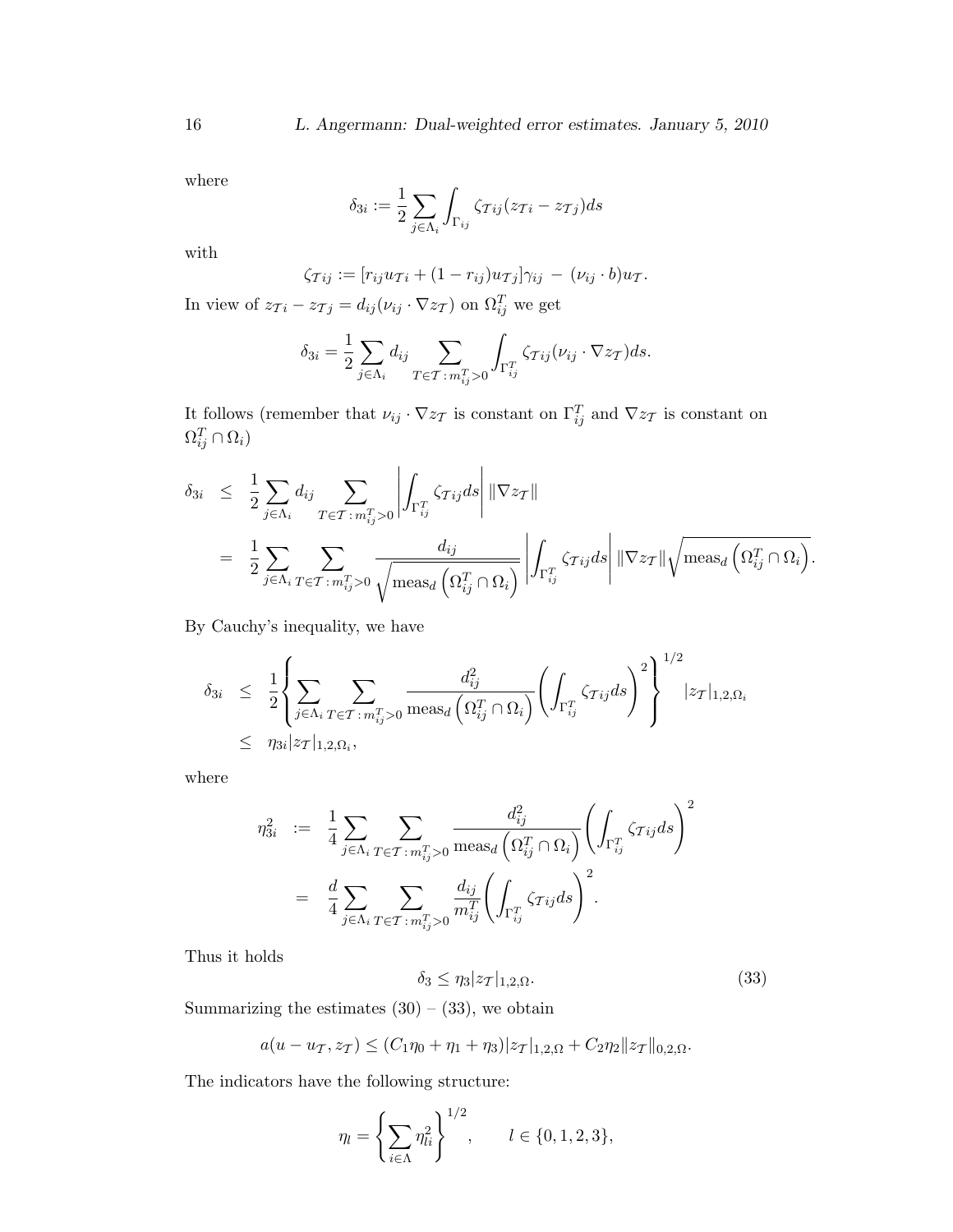where

$$
\eta_{0i} = \frac{1}{2} \left\{ \sum_{j \in \Lambda_i} \left( \mu_{ij} - \frac{1}{m_{ij}} \int_{\Gamma_{ij}} A_T ds \right)^2 (u_{Ti} - u_{Tj})^2 \frac{m_{ij}}{d_{ij}} \right\}^{1/2}
$$

in case of Voronoi diagrams and  $\eta_{0i} = 0$  in case of Donald diagrams,

$$
\eta_{1i} = \left\{ \sum_{j \in \Lambda_i} \sum_{T \in \mathcal{T} : m_{ij}^T > 0} ||x_T^V - x_i||^2 \int_{\Omega_{ij}^T \cap \Omega_i} [f - b \cdot \nabla u_T - cu_T]^2 dx \right\},
$$
  
\n
$$
\eta_{2i} = \frac{1}{\sqrt{m_i}} \left| \int_{\Omega_i} [f - f_i + (\nabla \cdot b - c)u_T + c_i u_{\mathcal{T}i}] dx - \sum_{j \in \Lambda_i} u_{\mathcal{T}i} \gamma_{ij} m_{ij} \right|,
$$
  
\n
$$
\eta_{3i} = \left\{ \frac{d}{2} \sum_{j \in \Lambda_i} \sum_{T \in \mathcal{T} : m_{ij}^T > 0} \frac{d_{ij}}{m_{ij}^T} \left( \int_{\Gamma_{ij}^T} [(r_{ij}u_{\mathcal{T}i} + (1 - r_{ij})u_{\mathcal{T}j}) \gamma_{ij} - (\nu_{ij} \cdot b)u_{\mathcal{T}}] ds \right)^2 \right\}^{1/2}.
$$

**REMARK 2** (i) We mention that all the indicators  $\eta_l$  can be rewritten in such a way that the resulting local indicators are related to the elements  $T \in \mathcal{T}$ . (ii) It can be shown that the indicators  $\eta_l$  are order-consistent with the a priori error estimate (Theorem 2) in the following sense :

If  $f \in W_q^1(\Omega)$  with some  $q > d$  and  $u \in W_2^2(\Omega)$ , then there is a constant  $C_c > 0$ such that

$$
\sum_{l=0}^{3} \eta_l \leq C_c h \left[ ||u||_{2,2} + ||f||_{1,r} \right],
$$

see  $\langle Ang92, Thm. \nvert 4 \rangle$  for a special case.

#### References

- [AKT98] L. Angermann, P. Knabner, and K. Thiele. An error estimator for a finite volume discretization of density driven flow in porous media. Appl. Numer. Math., 26(1-2):179–191, 1998.
- [Ang91] L. Angermann. A modified error estimator of Babuška-Rheinboldt's type for singularly perturbed elliptic problems. In H.-G. Roos, A. Felgenhauer, and L. Angermann, editors, Numerical methods in singularly perturbed problems, pages 1–12. TU Dresden, 1991.
- [Ang92] L. Angermann. An a-posteriori estimation for the solution of elliptic boundary value problems by means of upwind FEM. IMA J. Numer. Anal., 12:201– 215, 1992.
- [Ang95a] L. Angermann. Balanced a-posteriori error estimates for finite volume type discretizations of convection-dominated elliptic problems. Computing, 55(4):305–323, 1995.
- [Ang95b] L. Angermann. Error estimates for the finite-element solution of an elliptic singularly perturbed problem. IMA J. Numer. Anal., 15:161–196, 1995.